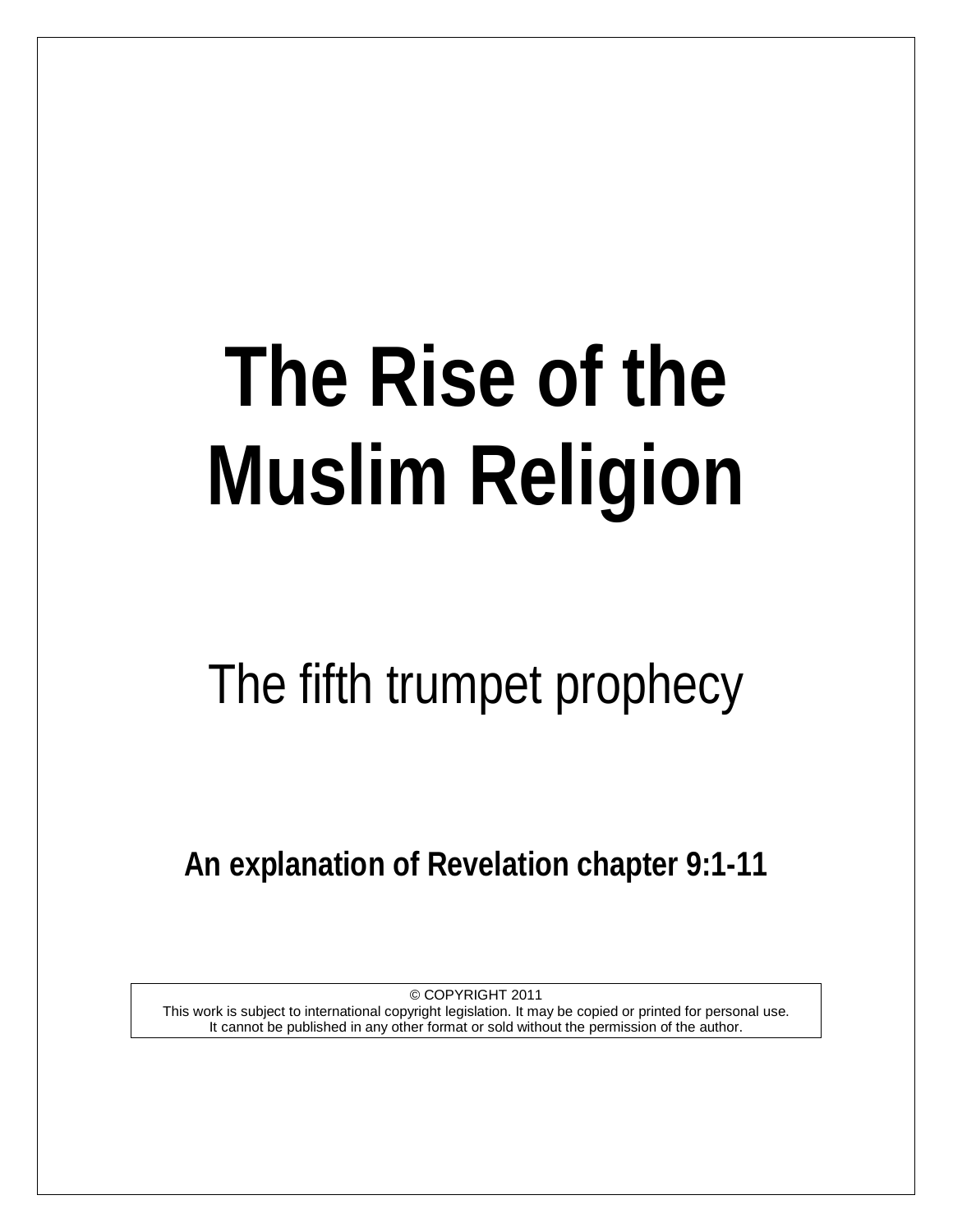# Contents

<span id="page-1-0"></span>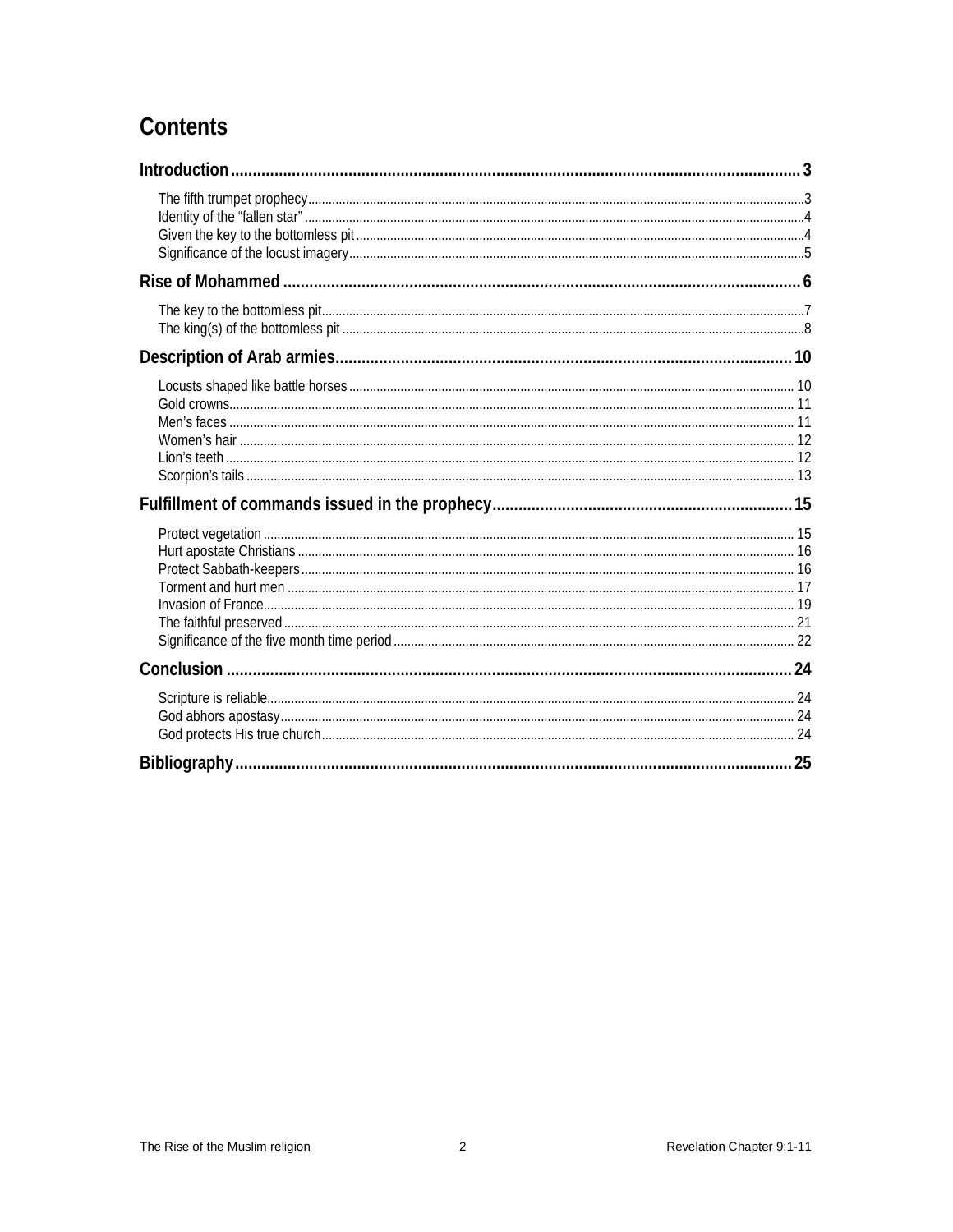#### **Introduction**

<span id="page-2-0"></span>**The fifth trumpet prophecy**

*1 Then the fifth angel sounded: And I saw a star fallen from heaven to the earth. And to him was given the key to the bottomless pit.* 

*2 And he opened the bottomless pit, and smoke arose out of the pit like the smoke of a great furnace. So the sun and the air were darkened because of the smoke of the pit.*

*3 Then out of the smoke locusts came upon the earth. And to them was given power, as the scorpions of the earth have power.*

*4 They were commanded not to harm the grass of the earth, or any green thing, or any tree, but only those men who do not have the seal of God on their foreheads.* 

*5 And they were not given authority to kill them, but to torment them for five months. Their torment was like the torment of a scorpion when it strikes a man.* 

*6 In those days men will seek death and will not find it; they will desire to die, and death will flee from them.*

*7 And the shape of the locusts was like horses prepared for battle and on their heads were crowns of something like gold, and their faces were like the faces of men.* 

*8 They had hair like women's hair, and their teeth were like lions' teeth.*

*9 And they had breastplates like breastplates of iron, and the sound of their wings was like the sound of chariots with many horses running into battle.*

*10They had tails like scorpions, and there were stings in their tails. And their power was to hurt men five months.* 

#### *11And they had as king over them the angel of the bottomless pit, whose name in Hebrew is Abaddon, but in Greek he has the name Apollyon. Revelation 9:1-11*

The fifth trumpet is referred to as the first of the three *woe* trumpets. It commences with a star falling from heaven to the earth. In Scripture, a star symbolises a leader.<sup>[1](#page-2-1)</sup> In this prediction the star has fallen to the earth, and a fallen star represents an apostate religious leader.<sup>[2](#page-2-2)</sup> Some have claimed that this fallen star represents Satan, however Satan had already fallen from heaven millennia before this prophecy was to be fulfilled.<sup>[3](#page-2-3)</sup>

<span id="page-2-1"></span> $<sup>1</sup>$  Revelation1:20: Daniel 8:10: 12:4.</sup>

<span id="page-2-2"></span> $<sup>2</sup>$  Jude 1:13.</sup>

<span id="page-2-3"></span> $^3$  Luke 10:18.

The Rise of the Muslim religion and the Muslim religion 3 and 2 Revelation Chapter 9:1-11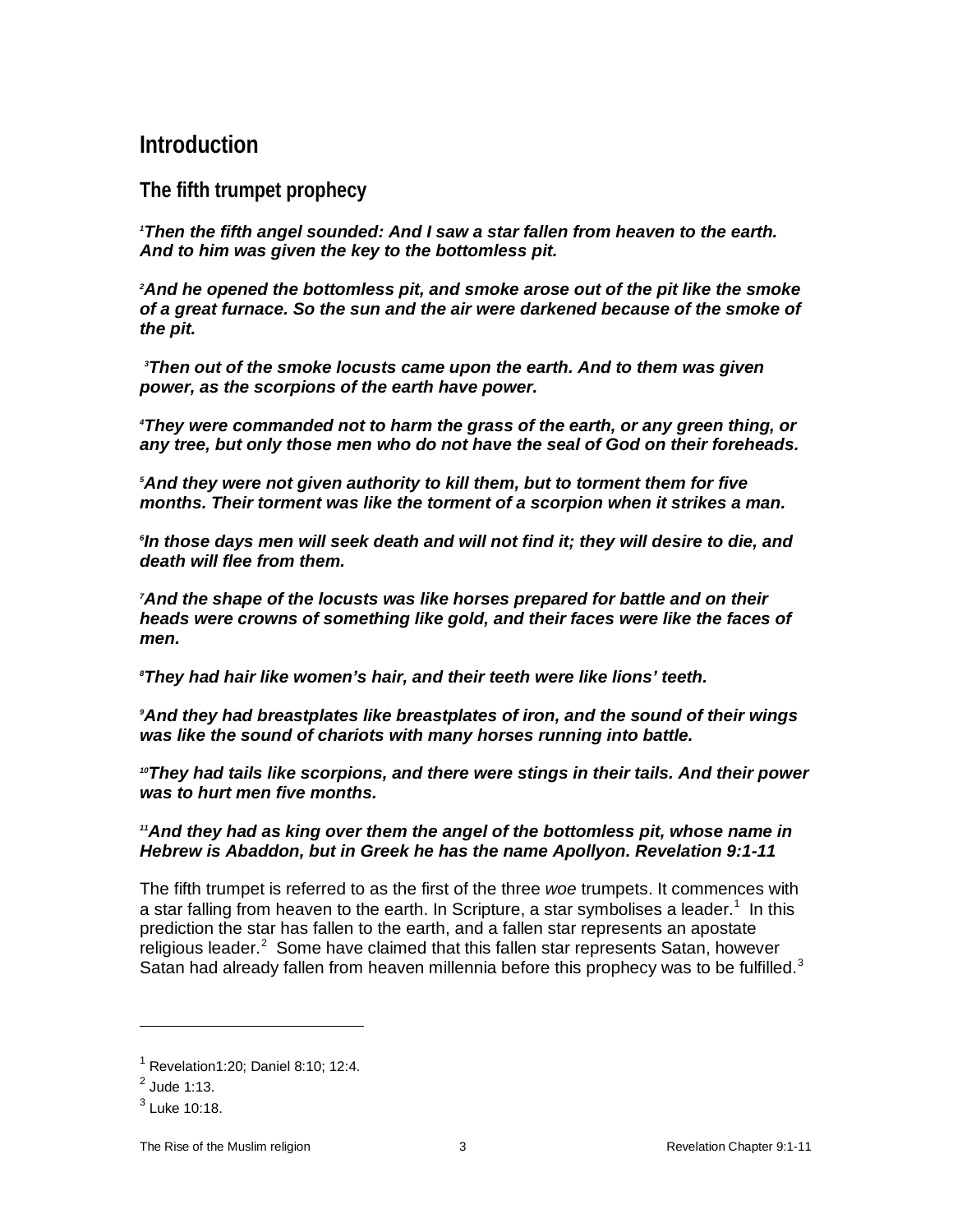While it is true that Jesus Christ saw *Satan as lightning fall from heaven* Satan's latest fall was at the crucifixion of Christ<sup>[4](#page-3-2)</sup> and the period of the fourth trumpet which brought an end to Western Rome took place in 476 AD.

A falling star is also depicted in the third trumpet, as a meteor, representing Attila and his Huns.<sup>[5](#page-3-3)</sup> The fallen star of the fifth trumpet must therefore be another apostate earthly leader who appears after the fourth trumpet's conclusion in 476 AD.

Let us examine the details of the prophecy to identify this fallen star.

<span id="page-3-0"></span>**Identity of the "fallen star"**

#### <span id="page-3-1"></span>**Given the key to the bottomless pit**

#### *…to him was given the key to the bottomless pit.*

What is the *bottomless pit,* or *abyss* as given in the Greek? This term is used seven times in the book of Revelation.<sup>[6](#page-3-4)</sup> It is used in a symbolic sense. In Revelation Chapter 11 it describes the region from which a beast emerges to attack the two witnesses. The *abyss* is also used to describe the power in Revelation Chapter 17 which comes back from death, as it were, after receiving its deadly wound when *it was not.* In Revelation 20 the term is used twice to describe the earth when it becomes a vast worldwide prisonhouse for Satan for one thousand years.

In most places where it is used, *abyss* represents the place of death and the domain of Satan. In Romans 10:7 the word *abyss* is also used to describe the grave or the place of death.

Who is it that reigns in the region of the grave in the domain of death? It is Satan. Many scholars believe *the abyss* is a term describing the arsenal or stronghold of Satan and that any power emerging from the bottomless pit or abyss is inspired by him.

In the book of Revelation, powers inspired of God are represented as "coming from above", but powers inspired by Satan are represented as "coming from beneath", from either the sea, the earth, or the bottomless pit, the abyss.<sup>[7](#page-3-5)</sup>

The leader in the fifth trumpet prophecy *has the key to the bottomless pit* - to the arsenal of Satan. A key represents power and authority - the ability to unlock, to free, to release.

This leader is able to release smoke that darkens the sun and air. The sun represents Christ the light of the world. It also represents truth. Under the fifth trumpet a leader is given the key to release from the arsenal of Satan falsehood and error which would darken the light of the gospel, and that would obscure Jesus Christ, the Light of the world. These pointers give us a clue as to where to search for the fulfillment of this prediction.

<span id="page-3-2"></span> $4$  Revelation 12:9-10.

<span id="page-3-3"></span><sup>5</sup> See chapter 13, *Visogoths, Vandals, Huns & Heruli.*

<span id="page-3-4"></span><sup>6</sup> *Abyss* is used 7 times in Revelation 9:1, 2, 11; 11:7; 17:9; 20:1-3.

<span id="page-3-5"></span><sup>&</sup>lt;sup>7</sup> Revelation 10:8; 14:6, 8, 9;13:1, 11; 17:9; James 3:15-17.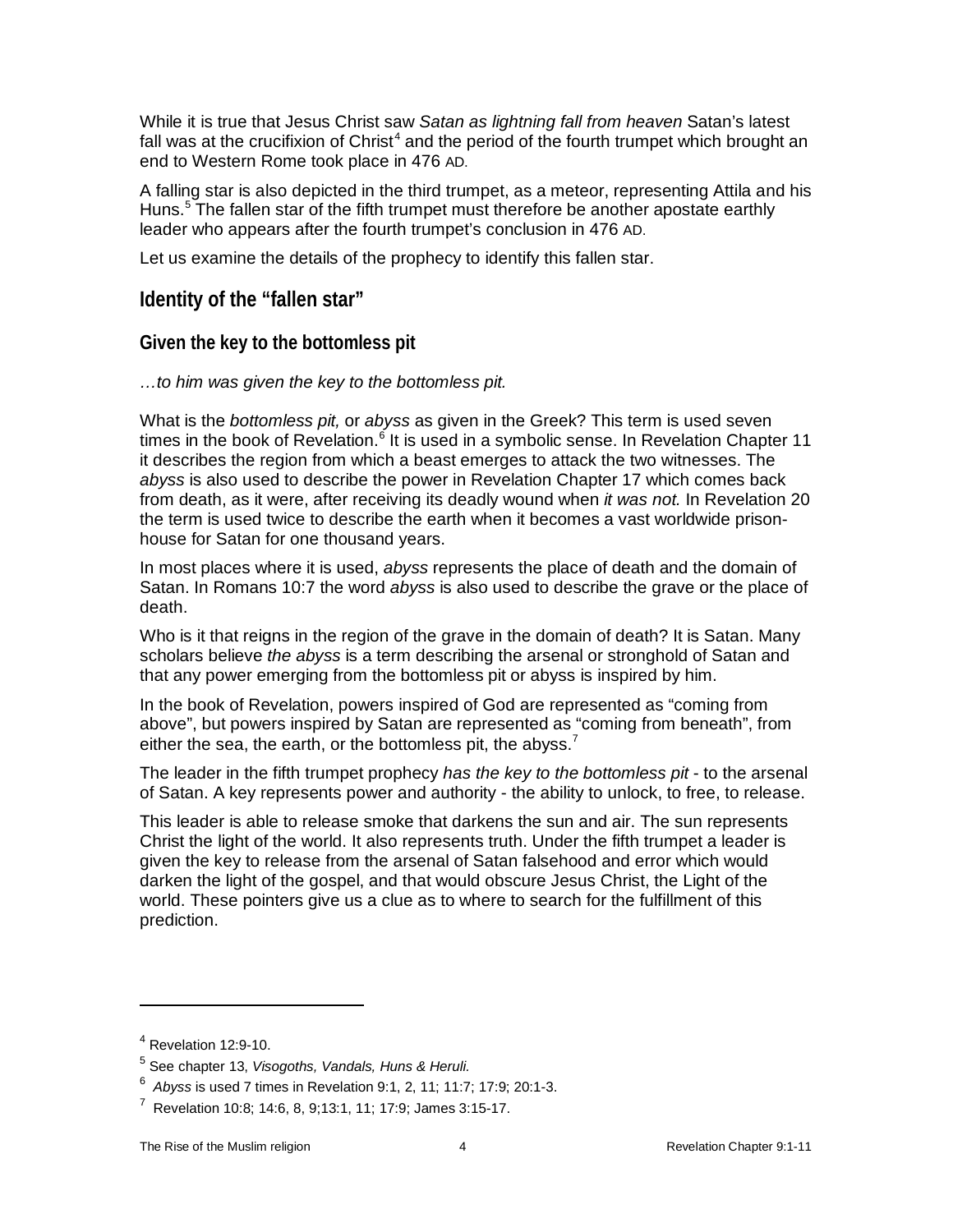#### <span id="page-4-0"></span>**Significance of the locust imagery**

*Then out of the smoke locusts came upon the earth…*

These locusts are undoubtedly symbolic. In the fifth trumpet there are at least four symbolic creatures: the locusts, the horse, the lion, and the scorpion. It is significant to note that the natural habitat of these four creatures is Arabia. [8](#page-4-1) As one scholar says

*The zoology of the hieroglyphic* (or symbol), *is all Arabian.[9](#page-4-2)*

This is a further clue to identifying the power represented in the trumpet.

The Bible employs locust imagery when referring to Arabs. Speaking of the Midianite Arabs it says

*…they would come up … as numerous as locusts… Judges 6:5* 

*The Midianites and the Amalekites* (Arab tribes) *…were lying in the valley as numerous as locusts…. Judges 7:12.*

Notice this statement by Forster, concerning the Arabs.

*In the Bedoween Romance of Antar, the locust is introduced as the national emblem of the Ishmaelites.[10](#page-4-3)*

Who were the Ishmaelites? They were one of the greatest tribes of Arab people.

There are further evidences that the fifth trumpet prediction relates to Arab peoples. It is recognized that the home of the locust is Arabia. In describing one of the plagues that smote Egypt in the days of Moses, the scripture says,

*… the east wind brought the locusts. Exodus 10:13*

The country east of Egypt is Arabia and secular authorities are very clear that Arabia is the home of locusts. Edward Gibbon, quoting Volney, *the most judicious of our Syrian travelers,* declared,

The inhabitants of Syria have remarked that locusts come constantly from the desert of Arabia.*[11](#page-4-4)*

The word *Arab* and *locust* in Arabic are very similar in sound. The word Arab is pronounced *Arbi* and the word locust, *Arbeh.*<sup>[12](#page-4-5)</sup> Niebuhr, a famous traveler of the 19<sup>th</sup>

<span id="page-4-5"></span>12 *Arab* and *Locust* sound very similar in Arabic Edward B. Elliot, *Horae Apocalypticae* 1:434.

<span id="page-4-2"></span><span id="page-4-1"></span><sup>8</sup> Edward B. Elliot, *Horae Apocalypticae* (London: Seeley, Jackson and Halliday, 1862), 434. <sup>9</sup> Ibid.

Edward Gibbon, *The History of the Decline and Fall of the Roman Empire* (London: Strahan and Cadell, 1789), 5:369.

<span id="page-4-3"></span><sup>10</sup> Charles Forster, *Mahometanism Unveiled* (London: Paternoster-Row & Cochane, 1829), 1:217.

<span id="page-4-4"></span><sup>11</sup> Constantin Francois Volney, *Voyage en Egypt et en Syrie* (Paris: Bossange Freres, Libraires, 1822), ch. 20, Sect. 5.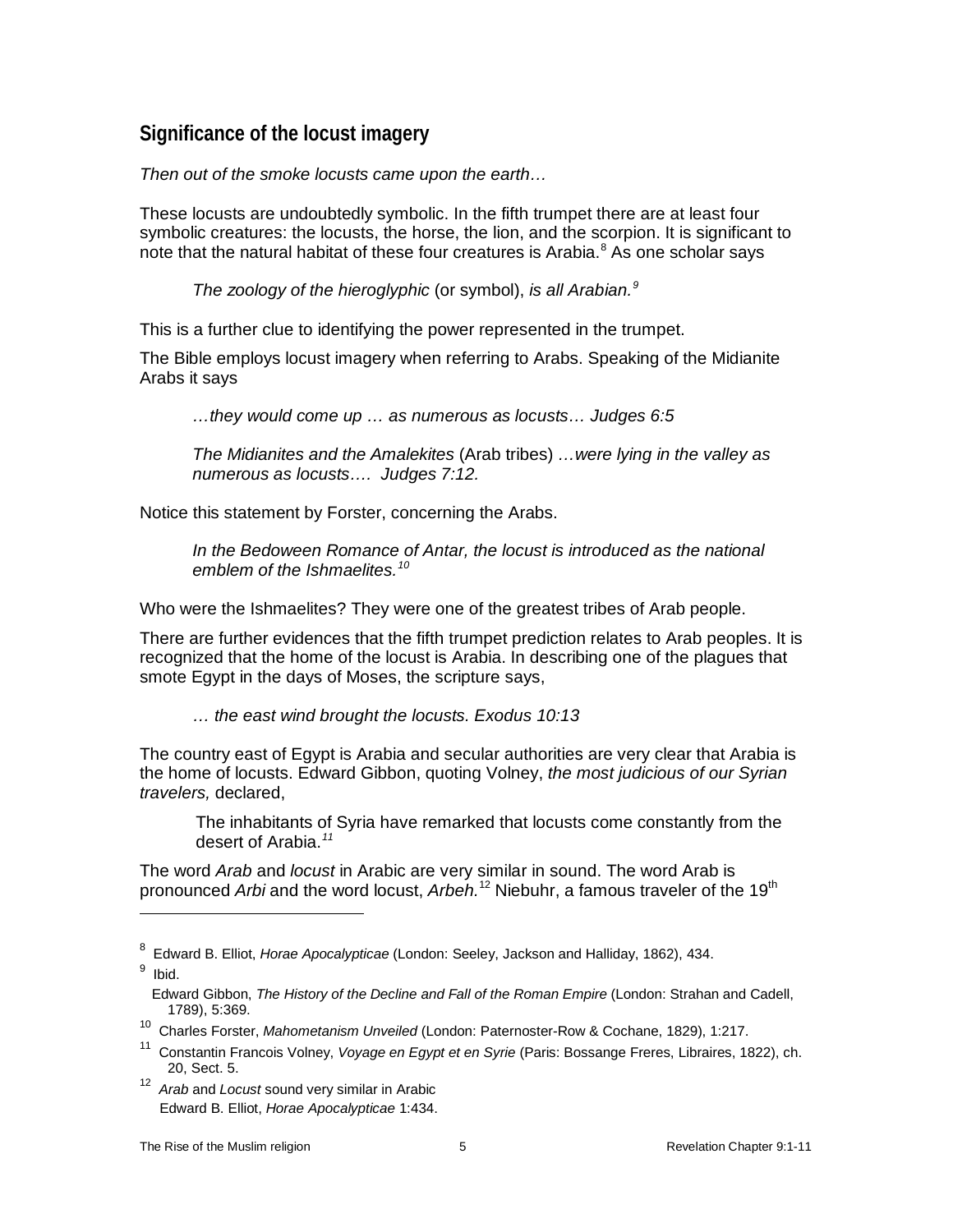century, journeying through Arabia described the appearance of the swarms of locusts that afflicted that region.

*The swarms of these insects darken the air and appear at a distance like clouds of smoke.[13](#page-5-1)*

This description is in harmony with the picture presented in the fifth trumpet where smoke emerges from the bottomless pit.

After the fall of Western Rome in 476 AD (after the first four trumpets) did a fallen star, a leader of a false religion, arise in Arabia and obscure the Christian faith and bring torment to a significant proportion of mankind? He did. Only one event fulfills the prediction to the letter. It was the rise of Mohammed and Islam, the Muslim religion.

### <span id="page-5-0"></span>**Rise of Mohammed**

One historian of the near East, without any reference to this Bible prediction, described the rise of Mohammed using language very similar to that of the fifth trumpet. Writing of the one who inspired the desert tribes of Arabia he declared:

*… at that juncture however, like a meteorite from the blue, there came into the world a new religion, a religion primarily of power and not of love, a militant fanaticism, appealing partly to the evil which lies in men, and only partly to the good.[14](#page-5-2)*

Authorities have recognized that the religion of Mohammed was the key that opened the abyss, as it were, and set the Arab cause in motion. Gibbon said

*The Arabs had languished in poverty and contempt, till Mohammed breathed into those savage hordes the soul of enthusiasm.[15](#page-5-3)*

*There broke out among the nations of Asia that mighty conflagration whose flames were scattered over the terrified globe by the sons of the desert, guided by their new prophet of unbelief.* [16](#page-5-4)

Notice that Gibbon likens the Arab invasion to *a mighty conflagration*. The Revelator speaks of it as *the smoke of a great furnace*. Professor Davis speaking of the rise of the Arabs says

*The Persian war ended in 628 AD. Five years later the cloud of Saracenic* (or Arab) *invasion rolled northward from the Arabian deserts.[17](#page-5-5)*

<sup>13</sup> Carsten Niehbuhr, *Travels through Arabia* (Edinburgh: Morrison and Son, 1792), 2:337.

<span id="page-5-2"></span><span id="page-5-1"></span><sup>14</sup> William S. Davis, *A Short History of the Near East* (New York: Macmillan, 1922), 100.

<sup>15</sup> Edward Gibbon, *The History of the Decline and Fall of the Roman Empire* 3:550.

<span id="page-5-4"></span><span id="page-5-3"></span><sup>16</sup> Frederick Von Schlegel, *The Philosophy of History* (New York: D.Appleton & Co, 1841), 2:75.

<span id="page-5-5"></span><sup>17</sup> William S. Davis, *A Short History of the Near East*, 32.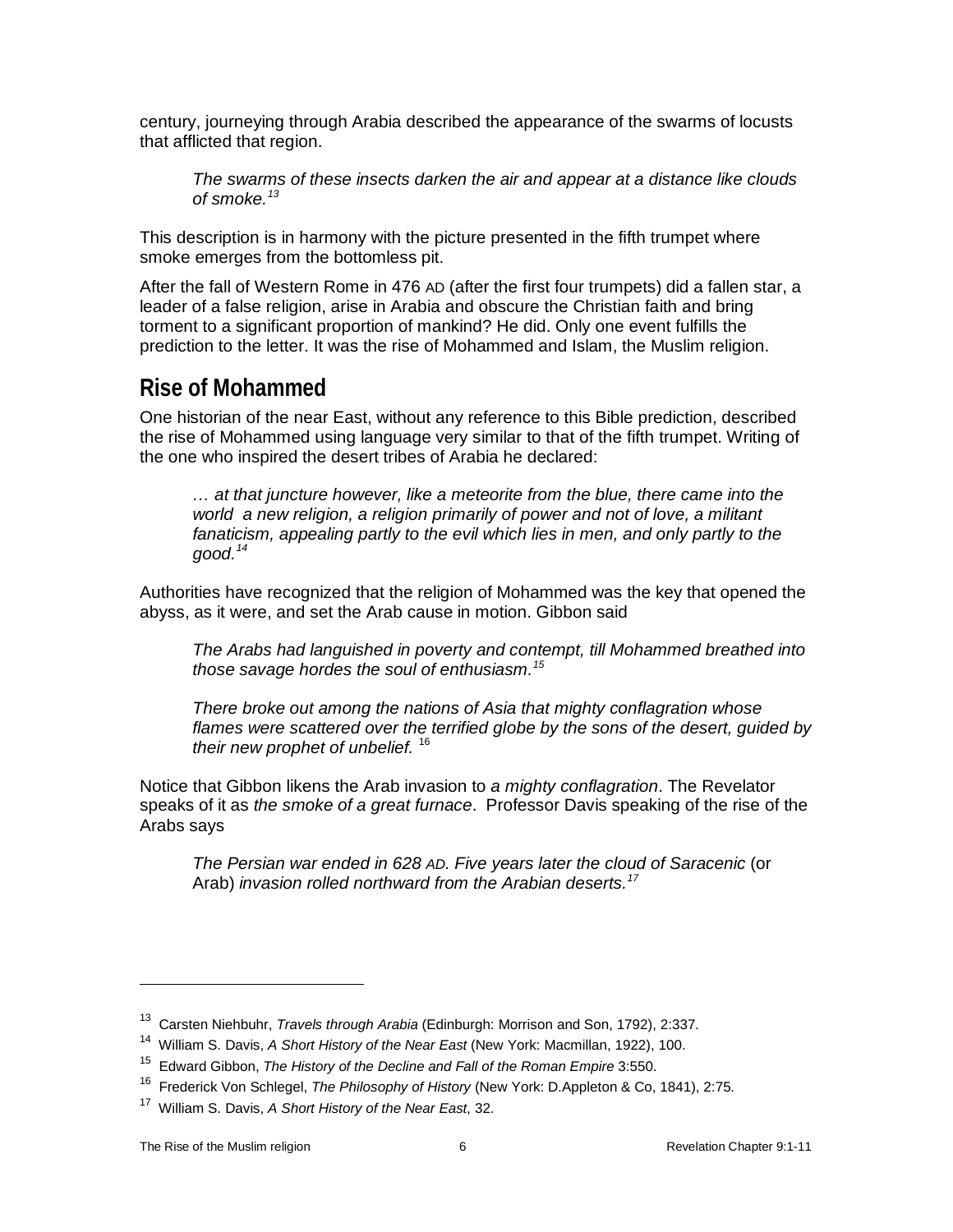Sir William Muir in his classic history says of the Arab armies:

*Onward and still onward like swarms from the hive, or flights of locusts darkening the land, tribe after tribe issued forth and hastening northward spread in great masses to the east and to the west.* [18](#page-6-1)

Upham in his history says

*The Persian Empire soon attracted the arms of 'these locusts' as the swarms of hungry Saracens were not inaptly called.*[19](#page-6-2)

Historians repeatedly confirm the application of locusts to the Arabs and their religion.

#### <span id="page-6-0"></span>**The key to the bottomless pit**

The prediction states that

*…to him was given the key of the bottomless pit* (or abyss)*.*

Did Mohammed actually possess a key? Note what Peyron in his essay on this question says.

*The Koran* (Muslim Bible) *continually speaks of the key of God which opened to them the gates of the world and of religion. So in the Koran; 'Did not God give to his legate* (Mohammed) *the power of heaven which is above and fire which is beneath? With the key, did he not give him the title and power of a porter that he may open to those whom he shall have chosen?* [20](#page-6-3)

Cambridge Professor E.B. Elliott says:

*Whenever a convert from the Muslim religion was accepted into the faith of the Greek Church, he had to state his rejection of Mohamet's "pretended key of heaven".*[21](#page-6-4)

Therefore, in harmony with the symbolism of the trumpet, Mohammed did have a key.

This leads us to the question: Where did Mohammed obtain the inspiration for his religion? This is extremely important because many people today believe that there is little to distinguish one religion from another, and that all religions lead ultimately to the same end. But the question needs to be asked whether the Muslim religion is from *beneath* or is it from *above*?

<span id="page-6-1"></span><sup>&</sup>lt;sup>18</sup> William Muir, *The Caliphate, its Rise, Decline and Fall....* (London: Smith, Elder, 1891), 44

<span id="page-6-2"></span><sup>19</sup> Edward Upham, *History of the Ottoman Empire* (Edinburgh: Constable and Co, 1829), 1:40

<span id="page-6-3"></span><sup>20</sup> Jean-François Peyron, *Essais sur l'Espagne* (Paris: Theophile Barrois, 1780), 189

<span id="page-6-4"></span><sup>21</sup> E.B. Elliott, *Commentary on Revelation* (London: Cambridge University Press 1844), 44-46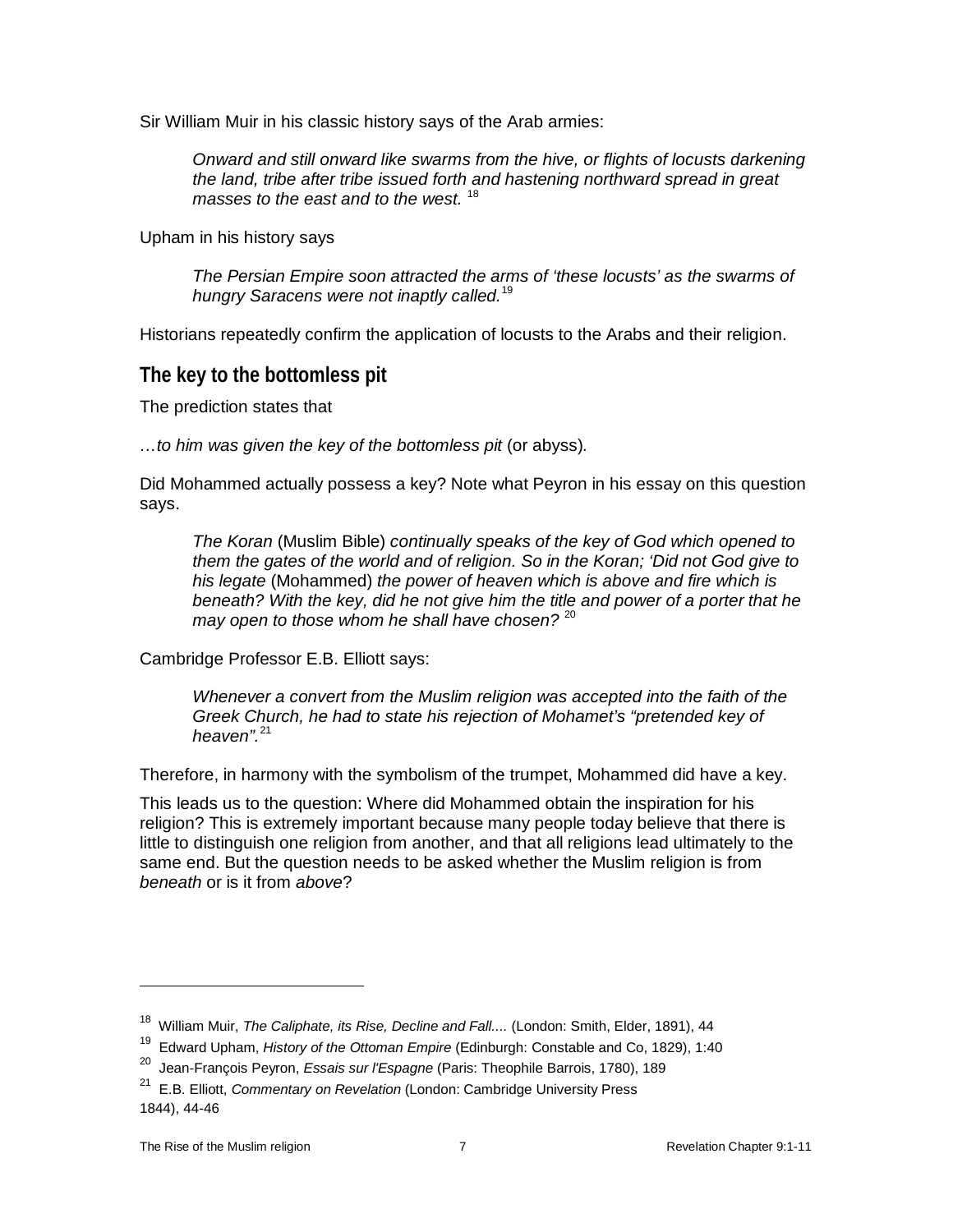Let us quote from Gibbon. In describing the inspiration that Mohammed received Gibbon states

*Each year during the month of Ramadan, he withdrew from the world and…in the cave of Hera, three miles from Mecca, he consulted the spirit of fraud or*  enthusiasm, whose abode is not in the heaven, but in the mind of the prophet.<sup>[22](#page-7-1)</sup>

Edward Gibbon was a skeptic and an unbeliever. This fact makes his history so much more convincing, because he was actually biased against Bible truth. Mohammed certainly had superhuman inspiration, but it could not have been from a divine source, even though Mohammed's constant claim was that the angel Gabriel was his instructor. The only alternative is that he was inspired by occult powers. It is the practice of these intelligences to impersonate others in order to deceive.

#### <span id="page-7-0"></span>**The king(s) of the bottomless pit**

Revelation 9:11 states

*And they* (the Arabs) *had as king over them the angel of the bottomless pit, whose name in Hebrew is Abaddon* (or Destroyer) *but in Greek he has the name Apollyon.*

Who is this invisible king of the bottomless pit, the stronghold of Satan? Lucifer is the angel of the abyss. The prophet Isaiah reveals Lucifer as the great destroyer.<sup>[23](#page-7-2)</sup> Thus the first king is Satan but there is probably a second king, a visible leader, and that was Mohammed. If anyone was inspired by Lucifer it was Mohammed, as will be shown shortly. Mohammed in turn inspired Arabia to conquer and to destroy. In the first ten years of the reign of Omar, the second successor of Mohammed,

*The Saracens reduced 36,000 cities or castles, destroyed 4,000 churches and built 1,400 mosques.*<sup>[24](#page-7-3)</sup>

Gibbon records,

*Mohomet was alike instructed to preach and to fight, and the union of these opposite qualities… contributed to his success: his voice invited the Arabs to freedom and victory, to arms and rapine, to the indulgence of their darling passions, in this world and the next.*[25](#page-7-4)

The more we learn concerning the Muslim religion, the more we realize that it is a belief system which has terrific appeal to the carnal heart. On this ground alone the Muslim religion cannot be from above. Gibbon continues:

*From all sides the roving Arabs were allured to the standard of religion and plunder, the apostle sanctified the license of embracing the female captives as their wives or concubines… 'The sword (says Mohomet) is the key of heaven and* 

<span id="page-7-1"></span><sup>&</sup>lt;sup>22</sup> Edward Gibbon, *The History of the Decline and Fall of the Roman Empire* 5:395-397

<span id="page-7-2"></span><sup>23</sup> Isaiah 14:12-14

<span id="page-7-3"></span><sup>24</sup> Edward Gibbon, *The History of the Decline and Fall of the Roman Empire* 

<span id="page-7-4"></span> $25$  Ibid. 5:466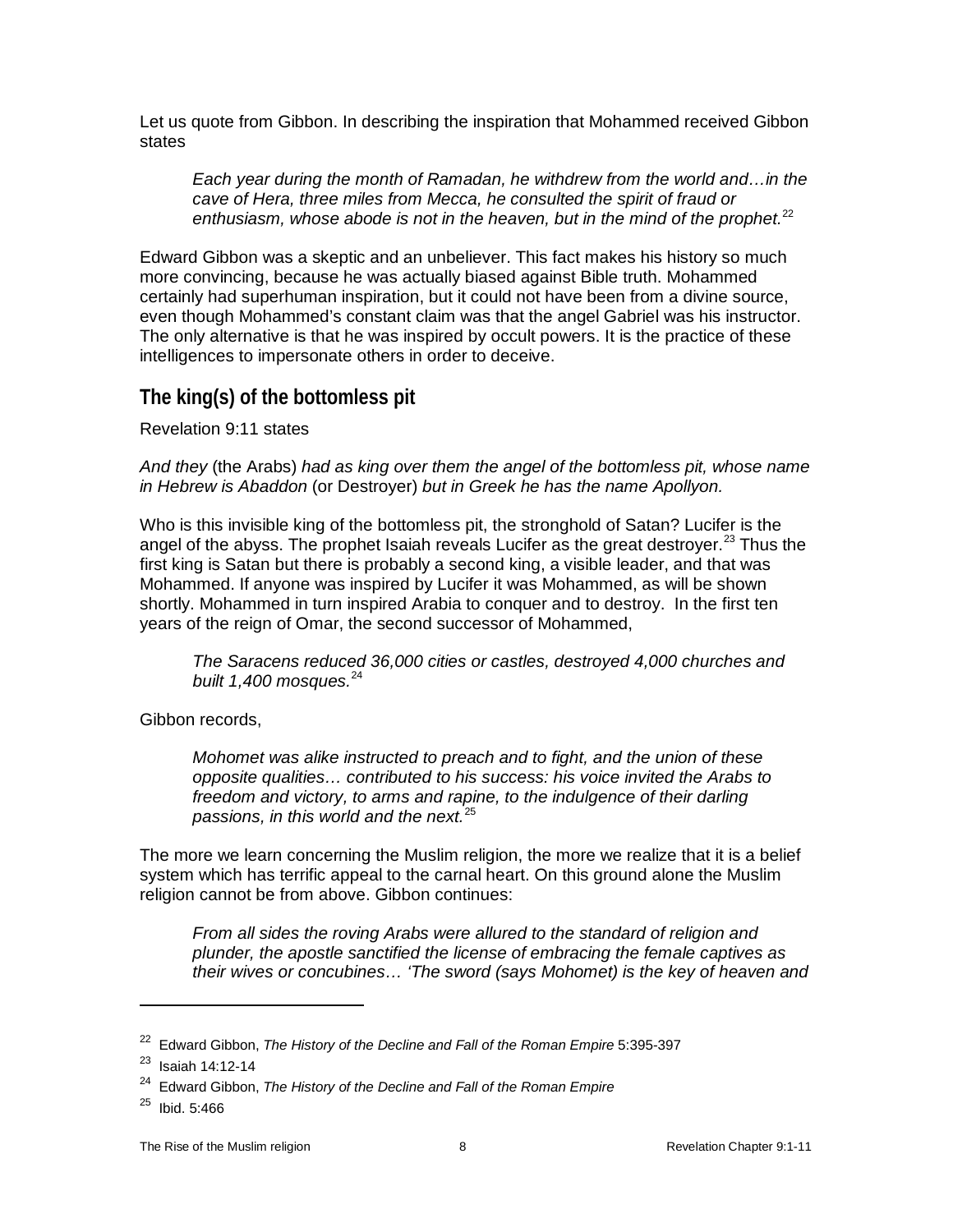*of hell. A drop of blood shed in the cause of God, a night spent in arms is of more avail than two months of fasting or prayer. Whosoever falls in battle, his sins are*  forgiven. At the day of Judgment his wounds shall be resplendid as vermillion and *odoriferous as musk and the loss of his limbs shall be supplied by angels and cherubim.' The intrepid souls of the Arabs were fired with enthusiasm: the picture of the invisible world was strongly painted on their imagination; and the death which they had always despised became an object of hope and desire. The Koran inculcates in the most absolute sense the tenets of fate and predestination… The practical result was the inspiration of a magnificent but terrible courage. Arab warriors went into battle convinced that their lifespan was so definitely determined that whether they stayed at home or went to the fight, their hap would surely overtake them…*

*The warrior who dies in battle is sure of paradise, the first companions of Mohomet advanced to battle with a fearless confidence; there is no danger where there is no chance: they were ordained to perish in their beds; or they were safe and invulnerable amidst the darts of the enemy…*

*The temper of a people thus armed against mankind was doubly inflamed by the domestic license of rapine, murder and revenge.*[26](#page-8-0)

The Muslim heaven that was promised was a paradise of sexual and intellectual pleasure.

*Seventy-two black-eyed girls of resplendent beauty, blooming youth, virgin purity, and exquisite sensibility, will be created for the use of the meanest believer; a moment of pleasure will be prolonged to a thousand years, and his faculties will be increased an hundred fold, to render him worthy of his felicity.*[27](#page-8-1)

This was the carnal appeal of this satanic religion that inspired those savage Arabs to burst forth in the conquest of the Roman Empire. As Professor Davis says

*Like a meteorite from the blue there came into the world a new religion, a religion primarily of power, and not of love, a militant fanaticism appealing partly to the evil which lies in men, and only partly to the good.*[28](#page-8-2)*.*

Consequently competent scholars of the past have recognized that the fifth trumpet fits only the power that is the Arabian Empire that rose in the  $7<sup>th</sup>$  century AD. Dr Albert Barnes, respected Presbyterian commentator says:

*With surprising unanimity commentators have agreed in regarding this trumpet as referring to the empire of the Saracens, or the rise and progress of the religion and empire, set up by Mohomet. [29](#page-8-3)*

<span id="page-8-0"></span><sup>26</sup> Ibid. 5:425-426

<span id="page-8-1"></span> $27$  Ibid. 5:413-414

<span id="page-8-2"></span><sup>28</sup> William S. Davis, *A Short History of the Near East* 100

<span id="page-8-3"></span><sup>29</sup> A. Barnes, *Notes on the Book of Revelation* (New York: Harber and Brothers, 1859), 254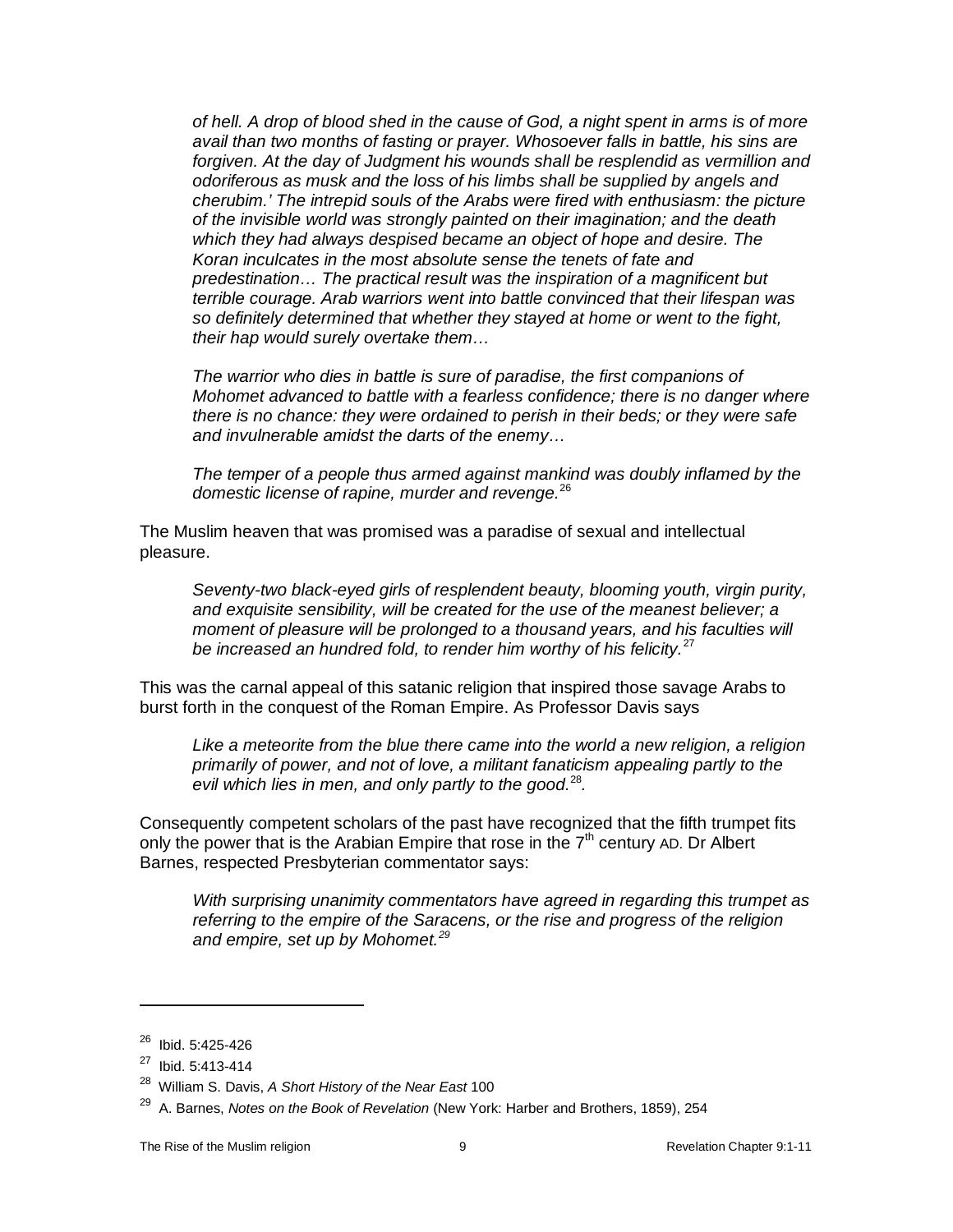## <span id="page-9-0"></span>**Description of Arab armies**

#### <span id="page-9-1"></span>**Locusts shaped like battle horses**

*And the shape of the locusts was like horses prepared for battle… v7*

When you examine Arabian locusts, you will soon see that they literally look like little horses. In fact the Bedouins describe them as *soldiers' horses*. The old Italians called them Cavaletta, which literally means *little horses*.

The locust is used in Scripture to denote swarming numbers, and this was a fitting symbol of the amazing numbers of the Arabs that swarmed out of the desert in conquest. The prophet said

*…Make yourself many- like the locust! … Nahum 3:15*

*For they would come up … as numerous as locusts… Judges 6:5*

The Arab tribes, issuing from Arabia with their great speed, their far ranging and irresistible progress, were appropriately symbolized by swarms of locusts.

The Arab warriors are also likened to horses prepared for battle.

This gives a true picture of the type of military force that was used by the Arabs in their method of attack. Edward Gibbon says

*I shall here observe what I must often repeat, that the charge of the Arabs was not like that of the Greeks and Romans, the effort of a firm and compact infantry: their military force was chiefly formed of cavalry and archers.*[30](#page-9-2)

*…they had breastplates like breastplates of iron… v9*

Three Arab authorities confirm the fact that the Saracen warriors wore iron breastplates.<sup>[31](#page-9-3)</sup>

*…the sound of their wings was like the sound of chariots with many horses running into battle. v9*

This effectively describes a locust invasion. When locusts swarm out into the countryside their sound is similar to that of chariots charging to battle. This aptly describes an army of Arab cavalry rushing into battle, and by which great terror was brought to the peoples of the day.

<sup>30</sup> Edward Gibbon, *The History of the Decline and Fall of the Roman Empire* 

<span id="page-9-3"></span><span id="page-9-2"></span><sup>31</sup> Edward B. Elliot, *Horae Apocalypticae* Commentary on Revelation 9:9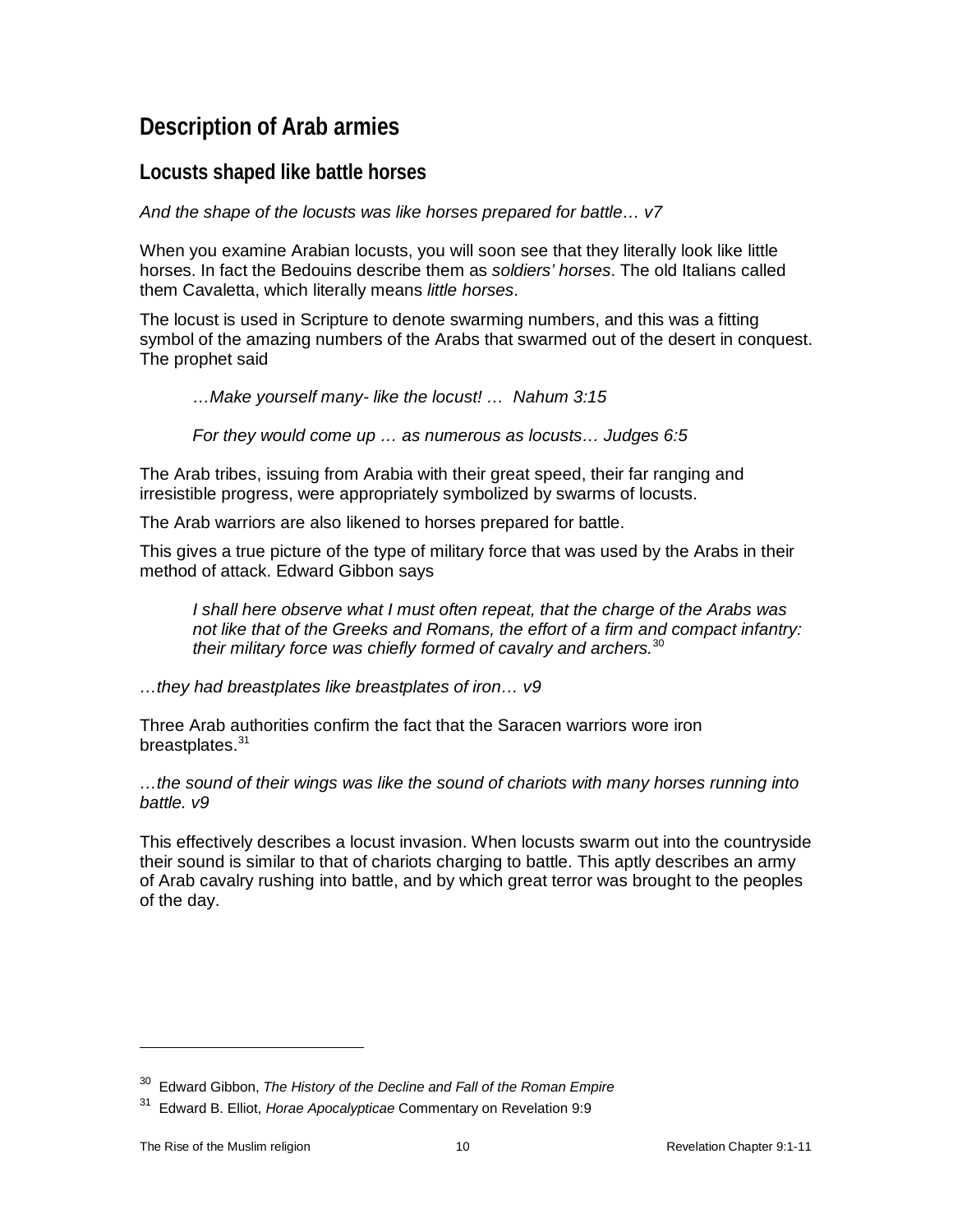#### <span id="page-10-0"></span>**Gold crowns**

*…on their heads were crowns of something like gold… v7*

This may refer to their color. It is interesting to notice that the prophet Ezekiel in speaking of the Sabean Arab says,

*The Sabeans from the wilderness, which put beautiful crowns upon their heads. Ezekiel 23:42*

What were these crowns? An Arabian proverb tells that God had bestowed four peculiar things upon the Arabs:

*Their turbans should be to them instead of diadems. Their tents instead of walls and houses. Their swords instead of entrenchments. Their poems instead of written laws.[32](#page-10-2)*

Niebuhr describes the turbans of the wealthy Arabs by recording,

*The Arabs wear fifteen caps, one over the other… That which covers all the rest is usually richly embroidered with gold.[33](#page-10-3)* 

Mohammed said,

*Make a point of wearing turbans, because it is the way of angels*  $34$ 

#### <span id="page-10-1"></span>**Men's faces**

 $\overline{a}$ 

*…their faces were like the faces of men. v7*

What is significant about the face of a man? How does the face of a man differ from the face of a woman? The answer is that men grow hair on their faces, usually as a beard. Edward Gibbon in describing the Arab of that day, says

*His breast is fortified with the austere virtues of courage, patience and sobriety. The gravity and firmness of the mind is conspicuous in his outward demeanor, his speech is slow, weighty and concise. He is seldom provoked to laughter; his only gesture is that of stroking his beard, the venerable symbol of manhood.*[35](#page-10-5)

The Arab male was noted for wearing a beard, whereas the Gothic tribes of the first four trumpets were recognized as having smooth and shaven faces. $36$ 

<span id="page-10-2"></span><sup>&</sup>lt;sup>32</sup> Ibid. Footnote to Revelation 9:7

<sup>33</sup> P. Allwood, *A Key to the Revelation of St John* (London: C&F Rivington, 1829), 340

<span id="page-10-4"></span><span id="page-10-3"></span><sup>34</sup> Charles Forster, *Mahometanism Unveiled* 

 $35$  Edward Gibbon, The History of the Decline and Fall of the Roman Empire

<span id="page-10-6"></span><span id="page-10-5"></span><sup>36</sup> Edward B. Elliot, *Horae Apocalypticae,*1:434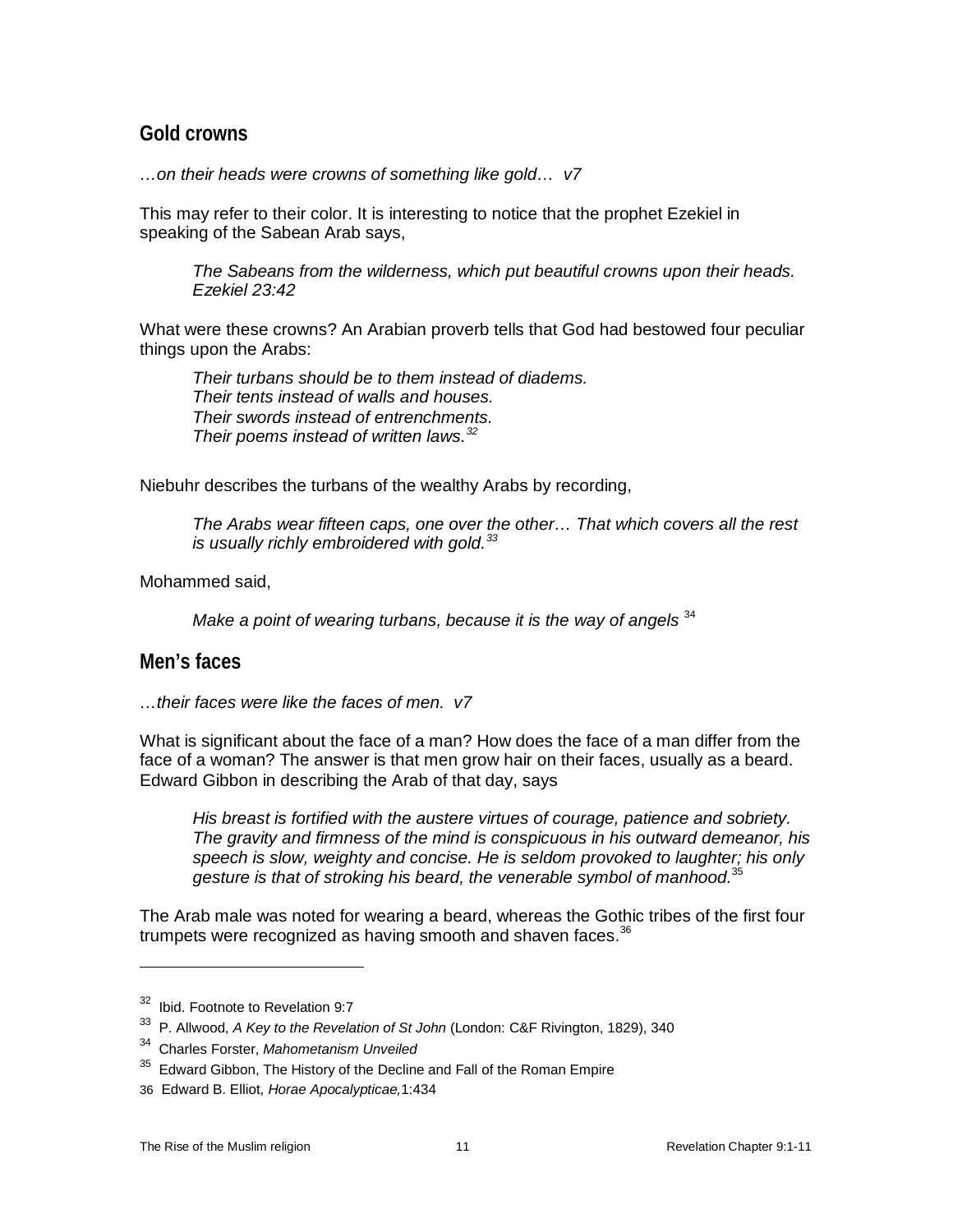#### <span id="page-11-0"></span>**Women's hair**

However the prophecy also states that

*...they had hair like women's hair… v8*

What is significant about women's hair? The Bible says,

*Does not even nature itself teach you that if a man has long hair, it is a dishonor to him? But if a woman has long hair, it is a glory to her; for her hair is given to her for a covering. I Corinthians 11:14-15*

The Arabs of that day wore long hair. In Roman times when Paul wrote, long hair on men was abhorred. Five authorities record the fact that the Arabs of Mohammed's day wore long hair. Quotes from the famous *Antar* poem, written at the time of the Arab invasions:

*He adjusted himself properly, twirling his whiskers, folded up his hair under his turban drawing it from off his shoulders.*

*His hair flowed down his shoulders.*

*We will hang him by his hair.[37](#page-11-2)*

#### <span id="page-11-1"></span>**Lion's teeth**

*… their teeth were like lions teeth. v8*

This is a symbol of the courage and destructive power of the Arabs in their invasions. The lion is also associated with Arabia. In describing Arabia, Isaiah the prophet wrote:

*Through a land of trouble and anguish, from which came the lioness and lion… Isaiah 30:6*

Africa is generally considered to be the home of the lion; however Africa is closely connected with Arabia. Originally Arabia had extensive forests, meaning that it was much different from the way it is today. Naturalists, in fact, inform us that the home of the lion is Arabia.<sup>[8](#page-11-4)</sup> In Arabic literature the lion is the constant emblem of the valiant warrior.<sup>8</sup> Gibbon says

*Eutychius the patriarch observes that the Saracens fought with the courage of lions.*[38](#page-11-5)

The Arab forces were very destructive, which is a trait typical of the lion.

<span id="page-11-3"></span><span id="page-11-2"></span><sup>37</sup> Elliott, *Commentary on Revelation* 1:434

<span id="page-11-5"></span><span id="page-11-4"></span><sup>&</sup>lt;sup>38</sup> Edward Gibbon, *The History of the Decline and Fall of the Roman Empire* 5:531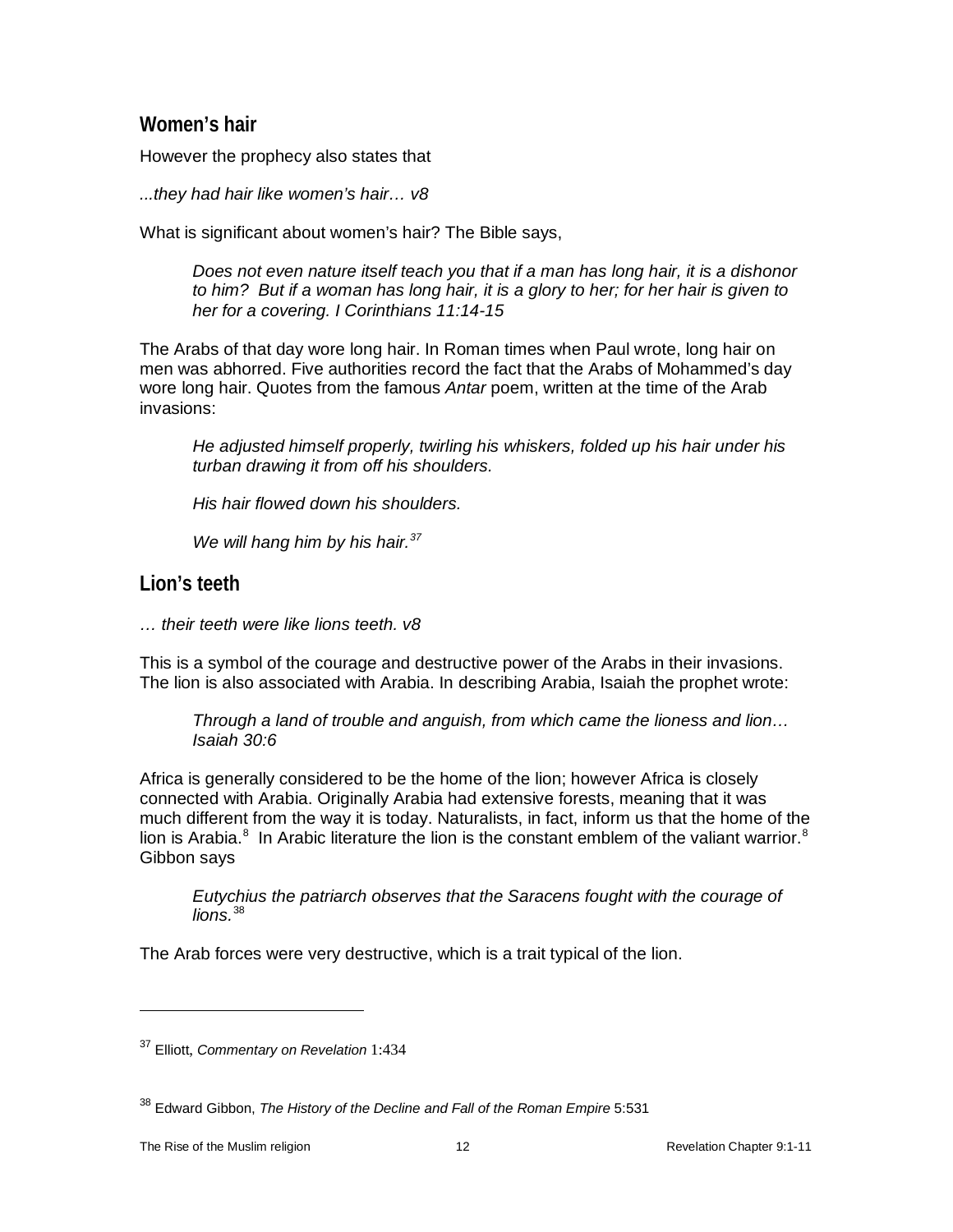#### <span id="page-12-0"></span>**Scorpion's tails**

*They had tails like scorpions, and there were stings in their tails. And their power was to hurt men five months. v10*

This particular verse has proved very difficult for students through the years regarding what it really means. When Moses described the deserts of Arabia through which Israel wandered from Egypt to Canaan, he said

*who led you through that great and terrible wilderness, in which were fiery serpents and scorpions and thirsty land where there was no water; who brought water for you out of the rock of flint. Deuteronomy 8:15* 

As already noted, Arabia is the natural home of the scorpion. Scorpions in that region are up to thirty cm in length, with eight feet and eight eyes. No creature, it is said, is more irascible or malignant. While the scorpion's sting is not fatal it causes acute suffering.

*….there were stings in their tails...*

What is the significance of the scorpion's tail? The key is found in the writings of Isaiah in the Old Testament.

*The elder and honorable, he is the head; The prophet who teaches lies, he is the tail. Isaiah 9:15*

The false prophet, the lying prophet, false religion - that is the tail. In other words, the false religion of Mohammed is the tail which tormented human beings. The sting was in the false religion and by it men were tormented *for five months*.

*… And their power was to hurt men five months. v10*

These words denote stress and anguish caused by injustice: mental rather than physical torment. Many commentators in the past have recognized this. Joseph Mede, a lecturer at Oxford University, and a great student of the book of Revelation, recognized this truth.[39](#page-12-1) Scripture applies the term *scorpion* to humans. God warned the prophet Ezekiel,

*… you dwell among scorpions; do not be afraid of their words or dismayed by their looks, though they are a rebellious house. Ezekiel 2:6*

<span id="page-12-1"></span><sup>39</sup> J. Mede, *Clavis Apocalyptica (Trans)* (London: J&F Rivington, 1833), on Revelation 9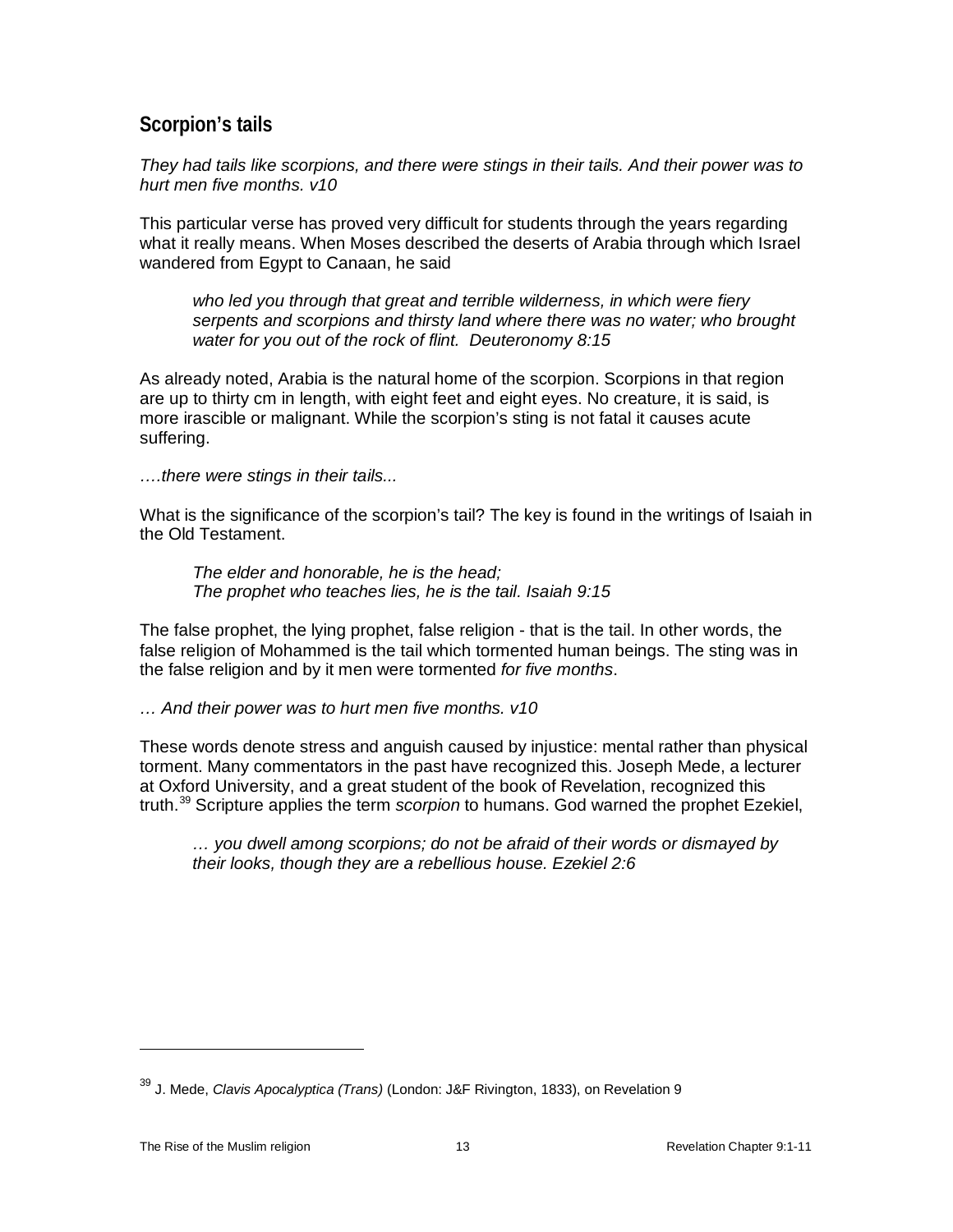Matthew Henry commenting on this verse says that it represents the stinging verbal attacks, full of venom and malice, directed by some who were opposed to Ezekiel the prophet. This is how the Revelator describes the venomous insults of the Arabs toward the apostate Christians whom they conquered.

E.B. Elliott of Cambridge University presents eleven ways in which the Muslim conquerors demonstrated these characteristics in their attitude to apostate Christians.

- 1. Bitter contempt and hatred was displayed against Christians, who were called dogs and infidels.
- 2. Christians were forced to pay a life redemption tax every year in order to preserve their lives.
- 3. Christians were compelled to dress differently from their conquerors.
- 4. Christians were compelled to ride in a humbler mode of transport.
- 5. Whenever a Muslim entered into their presence even though he was the meanest of men Christians were to rise in deference to him.
- 6. Christians must freely entertain an Arab when required, including allowing sexual relations with their females. The Arabs were notorious for their immorality.<sup>[40](#page-13-0)</sup>
- 7. Christians were to build no new churches.
- 8. Christians were to chime no bells in existing churches.
- 9. Christians were to admit to their church any Arab no matter how much he scoffed and ridiculed the service, or how frequently he insulted them.
- 10. Frequent insults were leveled at Christian women.
- 11. There were a thousand other injuries of oppression that rankled Christians and made life a burden. $41$

The fifth trumpet prophecy states:

*In those days men will seek death and will not find it; they will desire to die, and death will flee from them. v6*

This was the lot of oppressed Christians and was God's judgment upon apostasy. It was God's response to the prayers of the saints that had ascended to the altar of incense of the heavenly sanctuary where our great High Priest ministered before God (Revelation 8:3-5).

<span id="page-13-0"></span><sup>40</sup> *The immoral person* was the term applied to the Arabs by the Christians Edward B. Elliot, *Horae Apocalypticae* 

Edward Gibbon, *The History of the Decline and Fall of the Roman Empire* 5:425, 446-447

<span id="page-13-1"></span><sup>41</sup> Edward B. Elliot, *Horae Apocalypticae* , Elliott, *Commentary on Revelation* Commentary on Revelation 9:4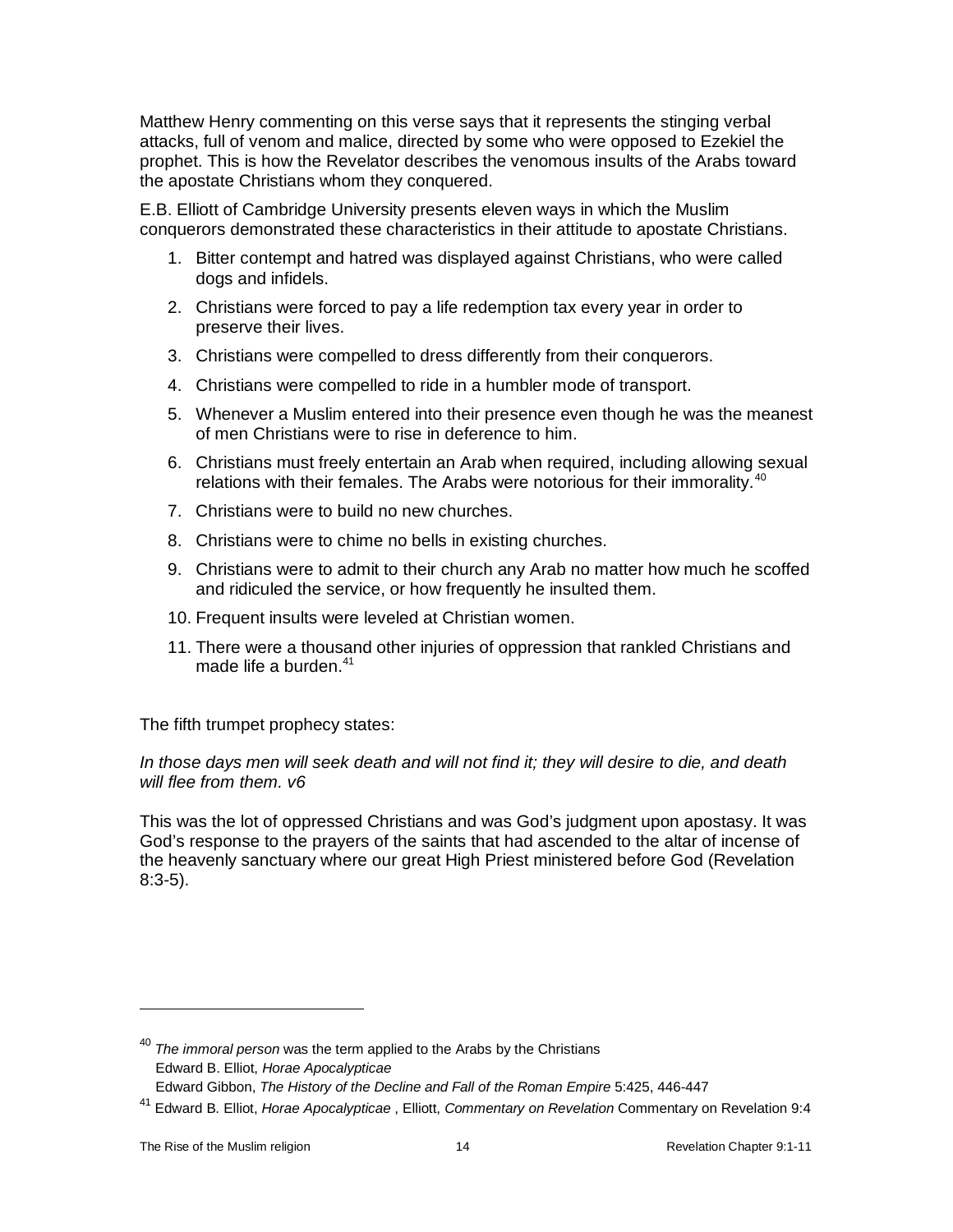# <span id="page-14-0"></span>**Fulfillment of commands issued in the prophecy**

#### <span id="page-14-1"></span>**Protect vegetation**

This is one of the more positive and pleasing aspects of the fifth trumpet prophecy.

*They were commanded not to harm the grass of the earth, or any green thing, or any tree, but only those men who do not have the seal of God on their foreheads. v4.*

This is a remarkable prediction. Was such a command issued to the Arab conquerors? It is interesting to note that in other trumpet prophecies - the first trumpet for example -

*…a third of the trees were burned up, and all the green grass was burned up. Revelation 8:7*

The Goths who fulfilled three of the first four trumpets deliberately destroyed the vegetation in Western Europe – to the extent that it resulted in the formation of desert areas. On the other hand the policy of the Arabs was exactly the opposite. The Qu'ran the Muslim Bible - had decreed that trees and vegetation must not be destroyed. This was a distinct characteristic of Arab domination which enabled subjugated kingdoms and countries to flourish in an environmental sense. [42](#page-14-2)

Yet the prediction says that the Arabs were commanded not to hurt the grass, etcetera. Was there such a command?

There was. The following remarkable command was issued at the very time when the Arabs were about to invade the Roman Empire. They had just raided Persia and were now about to enter Syria, the Eastern portion of Eastern Rome. Mohammed had died and Abukeker his successor was in charge. Gibbons states

*As soon as their numbers were complete, Abukeker ascended the hill, reviewed the men, the horses, and the arms, and poured forth a fervent prayer for the success of their undertaking… 'Remember', said the successor of the prophet, 'that you are always in the presence of God, on the verge of death, in the assurance of judgment and the hope of paradise. Avoid injustice and oppression; consult with your brethren, and study to preserve the love and confidence of your troops.*

*When you fight the battles of the lord, acquit yourselves like men, without turning your backs; but let not your victory be stained with the blood of women or children. Destroy no palm trees, do not burn any field of corn. Cut down no fruit trees, nor do any mischief to cattle, only such as you kill to eat. When you make a covenant… stand to it and be as good as your word.* 

*As you go on, you will find some religious persons, who live retired in monasteries, and propose to themselves to serve God that way; let them alone and neither kill them nor destroy their monasteries. And you will find another sort of people that belong to the synagogue of Satan, who have shaven crowns; be* 

<span id="page-14-2"></span><sup>42</sup> Elliott, *Commentary on Revelation*, on chapter 9:4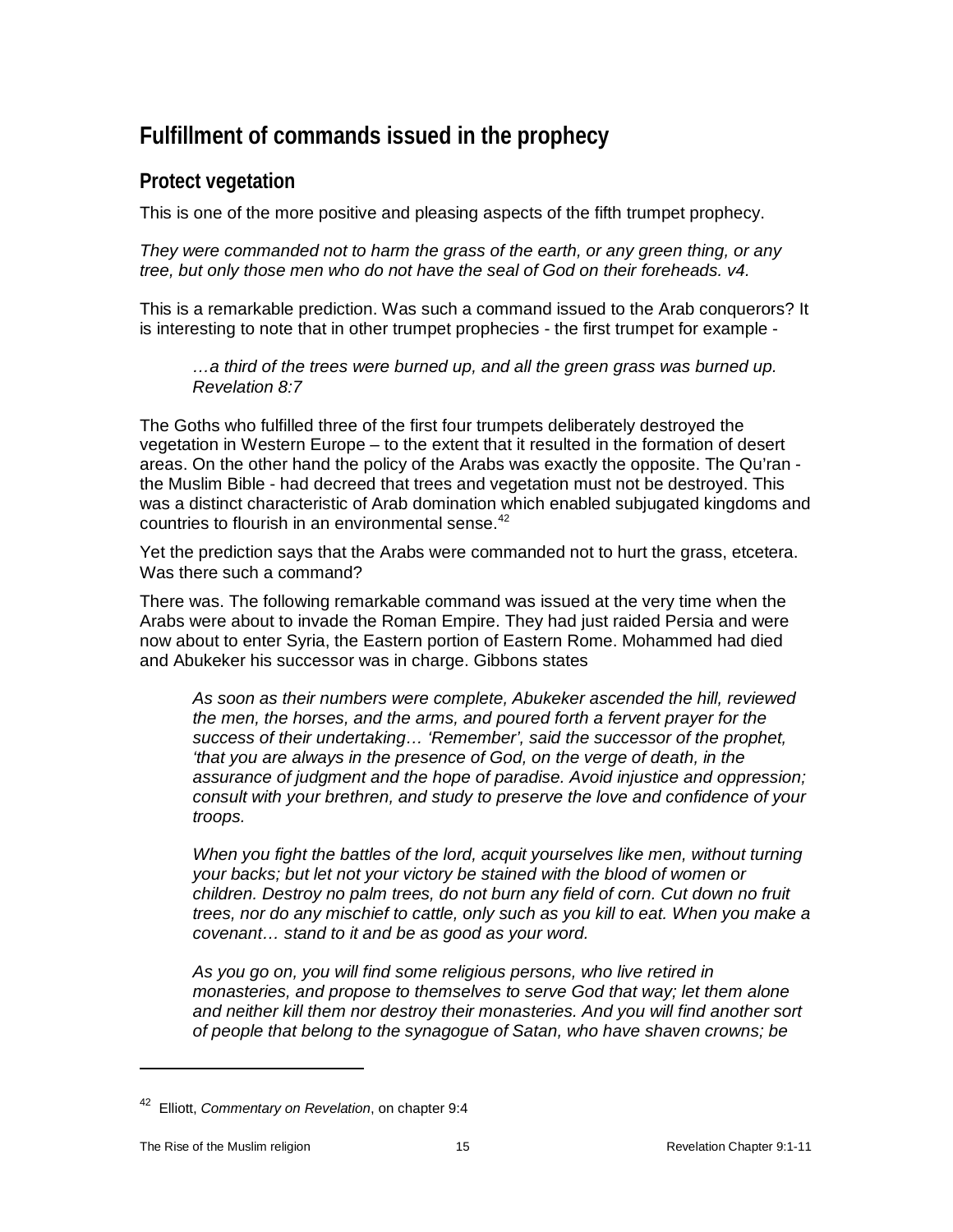*sure you cleave their skulls, and give them no quarter, till they either turn Mahometans or pay tribute.*[43](#page-15-2)

This was the actual command. The Arabs were not to destroy any green vegetation, just as the prophecy had declared six hundred years before. This is remarkable and indisputable evidence that *all Scripture is inspired of God*!

#### <span id="page-15-0"></span>**Hurt apostate Christians**

The command in Revelation 9:4 also included the hurting of

*…those men who do not have the seal of God in their foreheads.*

In the previous quotation from Gibbon you will recall the command of Abukeker concerning those of *the synagogue of Satan who have shaven crowns* and what the Arab warriors were to do with them. Who were these men with shaven crowns? In the footnote Gibbon says,

*Even in the 7th century the monks were generally laymen; they wore their hair long and disheveled, and shaved their heads when they were ordained priests. The circular tonsure was sacred and mysterious; it was the crown of thorns; but it was likewise a royal diadem, and every priest was a king.*

The men with shaven crowns were priests of the apostate Christian church and the shaven ring of their crowns represented the sun. This practice came from Babylon. But is it true that those who *had the seal of God* were protected by the Arab invaders? What do we understand by the term *the seal of God*?

In Revelation 7 the seal of God is shown implanted in the foreheads of God's people in the last days, in order to protect them from the judgments of God. The Scripture clearly reveals that the seal of God refers to the Sabbath of the fourth commandment.<sup>44</sup>

#### <span id="page-15-1"></span>**Protect Sabbath-keepers**

Did the Arabs protect those who were observers of the seventh-day Sabbath of the fourth commandment? Notice the record given by Dr B.G. Wilkinson in his study of the rise and spread of the early Christian faith. He gives some remarkable information concerning this period of church history.

*In the early centuries of the Christian era, the Church of the East [not the Western or Latin church] sometimes called the Assyrian church, sometimes the Nestorian church* (who were observers of the true Sabbath) *very effectively spread throughout Asia and the East, but remained separate from the church in the West, especially the apostasy.*

*These true Christians became the teachers of the Saracens, and were responsible for establishing an educational system in Syria, Mesopotamia, Turkestan, Tibet, China, India, Ceylon and other areas.*

<sup>43</sup> Edward Gibbon, *The History of the Decline and Fall of the Roman Empire,* 3:249.

<span id="page-15-3"></span><span id="page-15-2"></span><sup>44</sup> A.P. Cooke, *A Shelter in the Storm* Self (published, 2010),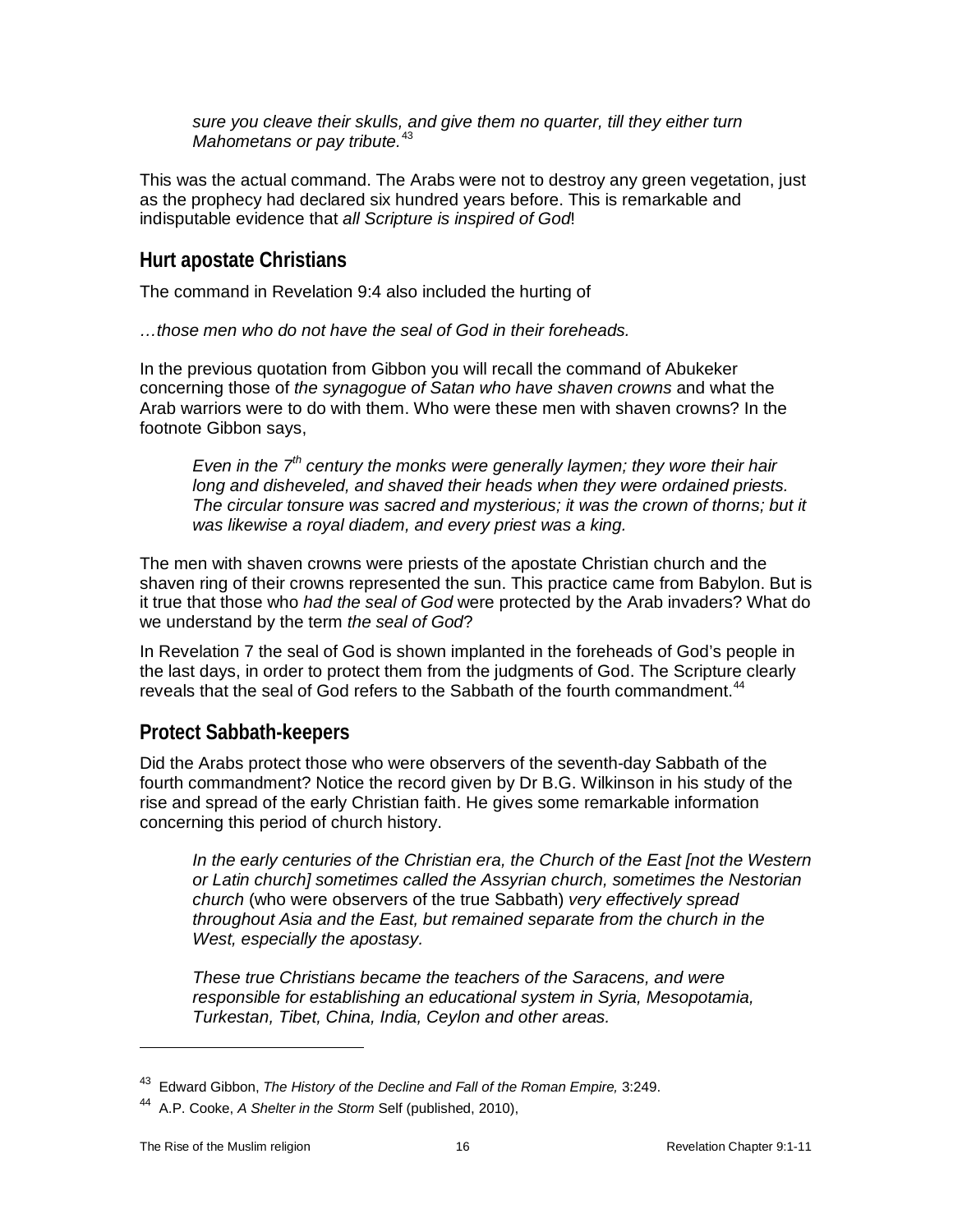*The Arabs, like the Persians, were very partial to the Assyrian Christians because they found it necessary in the early days of their power to lean upon the splendid schools which this church had developed. Medicine made great progress in the hands of the Church of the East. The Arabian court and its extended administrations employed its members as secretaries and imperial representatives.* 

*Assyrian Christians suffered comparatively little at the hands of the Muslims, but later much more so at the hands of the Jesuits. The leader of the Church of the East sensing that the conquest of the Persian Empire was imminent, succeeded in obtaining a pledge of protection and freedom of worship on condition that the Christians paid certain tribute…These immunities extended by Abu-bekr were not only confirmed by Omar, his successor, but even the taxes were remitted.."*

*When the Arabian empire was fully established, it built up Bagdad, its magnificent new capital. The Church of the East… removed its spiritual capital from Seleucia to Bagdad, where it remained for approximately the next five hundred years.[45](#page-16-1)* 

This is a significant fulfillment of this aspect of the fifth trumpet prophecy. Edward Gibbon confirms Wilkinson's statement:

*To his Christian subjects* (meaning the true Christians, not the apostates whom the Arabs tormented) *Mohammed readily granted the security of their persons, the freedom of their trade, the property of their goods, and the toleration of their worship.*[46](#page-16-2)

#### <span id="page-16-0"></span>**Torment and hurt men**

We now come to the prediction concerning *torment and to hurt men* for five months.

*And they were not given authority to kill them, but to torment them for five months. v5* 

*… their power was to hurt men five months. v10*

The Arabs were to hurt and torment men rather than to kill them. However the Arabs did kill hundreds of thousands during their conquest while overrunning almost all of Eastern Rome. They conquered North Africa, they crossed the Straits of Gibraltar and conquered most of Spain and even overran some of south-western France. Consequently this imagery must mean something else: rather, the killing must refer to a denial to allow the political destruction of the Roman Empire (Eastern Rome).<sup>[47](#page-16-3)</sup> While they made concerted efforts to capture Constantinople, the capital of the Empire, they were always unsuccessful. In all their conquests they were not able to destroy (or kill, or end) the Empire of Eastern Rome.

<span id="page-16-1"></span><sup>45</sup> B.G. Wilkinson, *Truth Triumphant: The Church in the Wilderness* (Rapidan, VA: Hartland Publications, 1995), 268-291

<span id="page-16-2"></span><sup>46</sup> Edward Gibbon, *The History of the Decline and Fall of the Roman Empire* 5:439-440, 579-580, 390-391

<span id="page-16-3"></span><sup>47</sup> T. Newton, *Dissertations on the Prohecies* (New York: Wlliam Durell, 1794), 544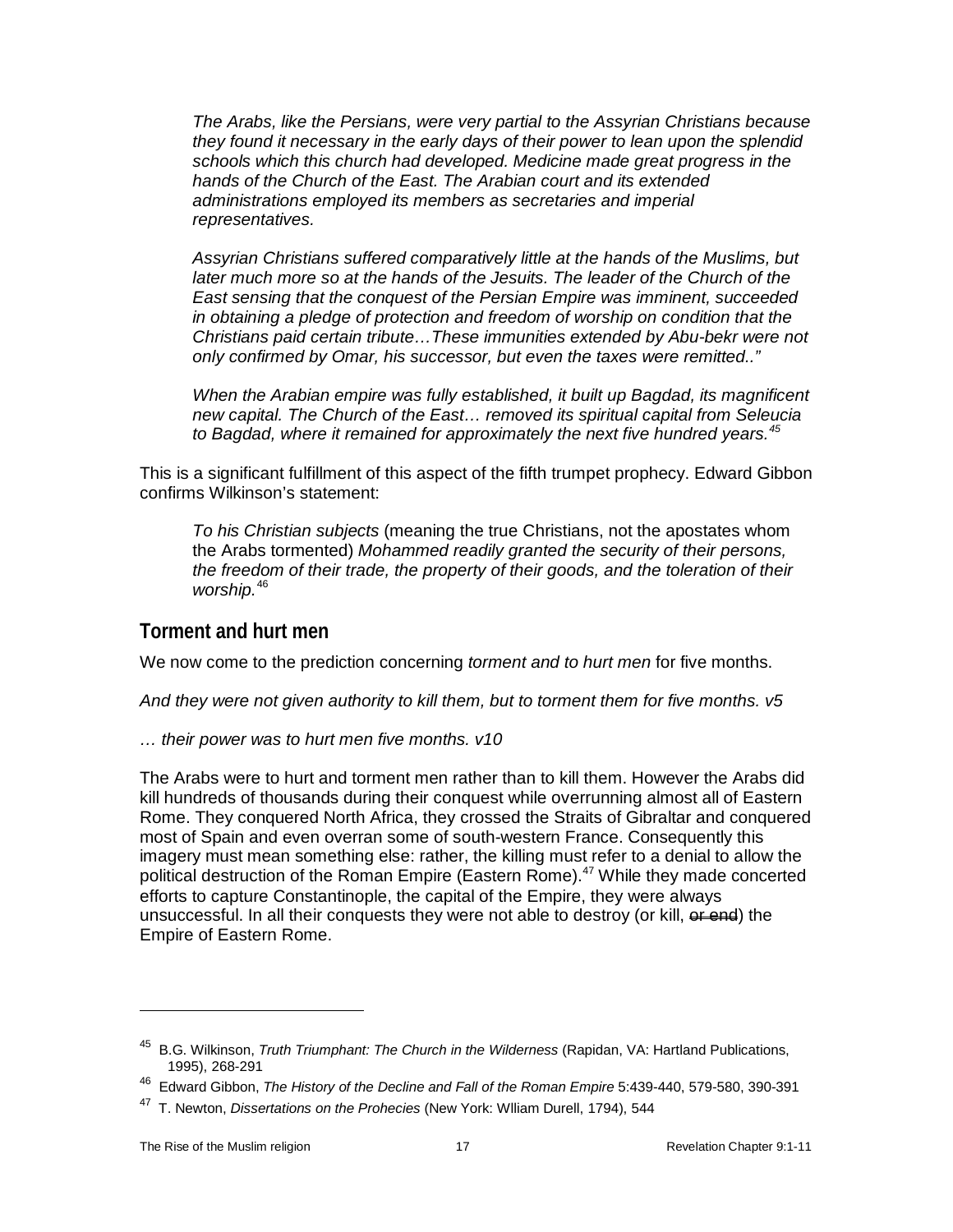It is significant to note a remarkable parallel published by Dr Mervyn Maxwell in which he shows how the territory occupied by the swarms of locusts when in flight, is quite similar to the territory conquered by the symbolic Arab locusts of the fifth trumpet.<sup>[48](#page-17-0)</sup>



**Figure 1** – Comparison between the range of the desert locust and the spread of Islam to 750 AD

<span id="page-17-0"></span><sup>48</sup> C.M. Maxwell, *God Cares Vol 2* (Boise, Idaho: Pacific Press Publishing Assn, 1985), 245-246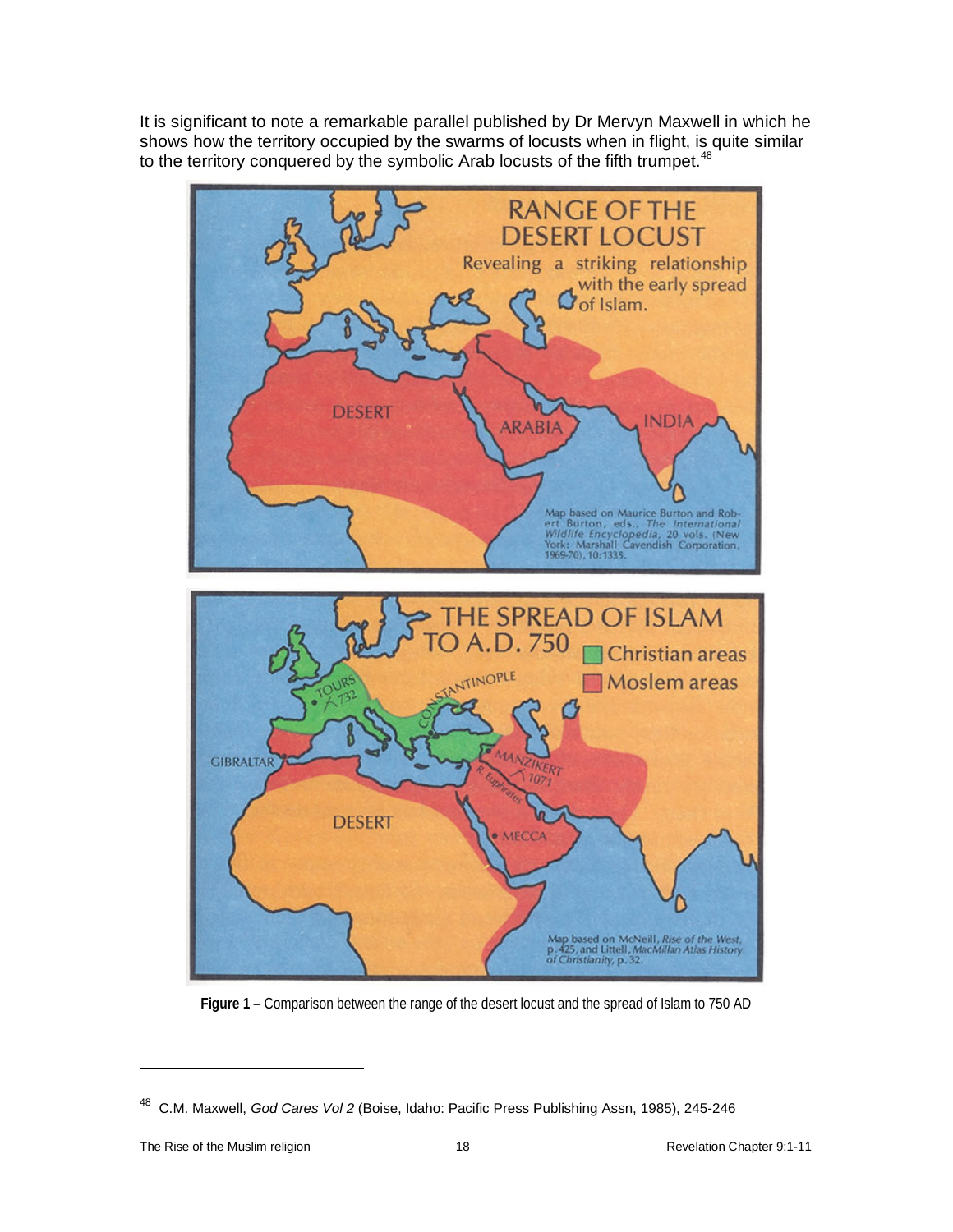It is also significant to learn of the ambitions of the Arabs during their conquests. They determined to make the Mediterranean Sea into a Muslim lake. It was their intention to conquer Spain, France, Italy, the Vatican, Germany, the Danube and Constantinople, then returning to Syria and thus enveloping the Mediterranean, making it a lake of Islam. [49](#page-18-1)

Had they succeeded in their ambition it would have meant the killing or destruction of Eastern Rome. But God decreed that the Arabs' function was *to hur*t or *torment* the apostate power. Thus whenever the Arabs made tremendous onslaughts to destroy the empire, they failed. Twice they attacked Constantinople - the very vitals of the empire. At the height of the Arabs' pride and power their first siege lasted five long years, before it finally failed. The second siege occurred in 716-718 AD. Again, they were forced to retire defeated and disgraced.

*Fruitlessly the Arabs assailed the Byzantine capital by land and sea for five whole years [673-678]: but they did not succeed in taking it.*[50](#page-18-2)

#### <span id="page-18-0"></span>**Invasion of France**

Finally the Arabs determined that they would invade France and overrun the whole of Europe up to the Baltic. Their purpose was to conquer Eastern Rome by attacking it from the West. Consequently, in 721 AD they invaded south western France.

In 732 AD they then mounted a grand invasion of northern France planning to rampage through to the Baltic and fulfill their dream of Muslim supremacy, led by Abd-ar-Rahman. It is noteworthy to consider the outcome of the Arabian effort to accomplish a purpose which was contrary to the prophecy of the fifth trumpet.

*These cares could not long divert him* (Abd-ar-Rahman) *from the great design he had formed – that of invading the whole of Gaul* (or France)*. Though the Arabic historians conceal the extent of the preparations, for the natural purpose of palliating the disgrace of failure, there can be no doubt that those preparations were on an immense scale; that the true believers* (Muslims) *flocked to the white standard from the farthest part of the Caliph's dominions; and that the whole Mohammedan world contemplated the expedition with intense anxiety.*

*Abd-ar-Rahman commenced his momentous march, in the hope of carrying the banner of the prophet to the very shores of the Baltic. His progress brought dismay throughout Europe; and well it might, for so formidable and destructive an armament Europe had not seen since the days of Attila and his Huns.*

*Conflagrations, ruin, shrieks of violated chastity and the groans of the dying, rendered this memorable invasion more like the work of a demon than of a man.*

*The towns of Southern and Central France were converted to smoking ruins and*  appeals were made to Charles Martel, the leader of the Franks. He knew too well *the magnitude of the danger to meet it by premature efforts. He silently collected* 

<span id="page-18-1"></span><sup>&</sup>lt;sup>49</sup> Edward Gibbon, *The History of the Decline and Fall of the Roman Empire* 5:567-568

<span id="page-18-2"></span><sup>50</sup> Charles Diehl, *History of the Byzantine Empire* (Paris: A&J Picard, 1969), 44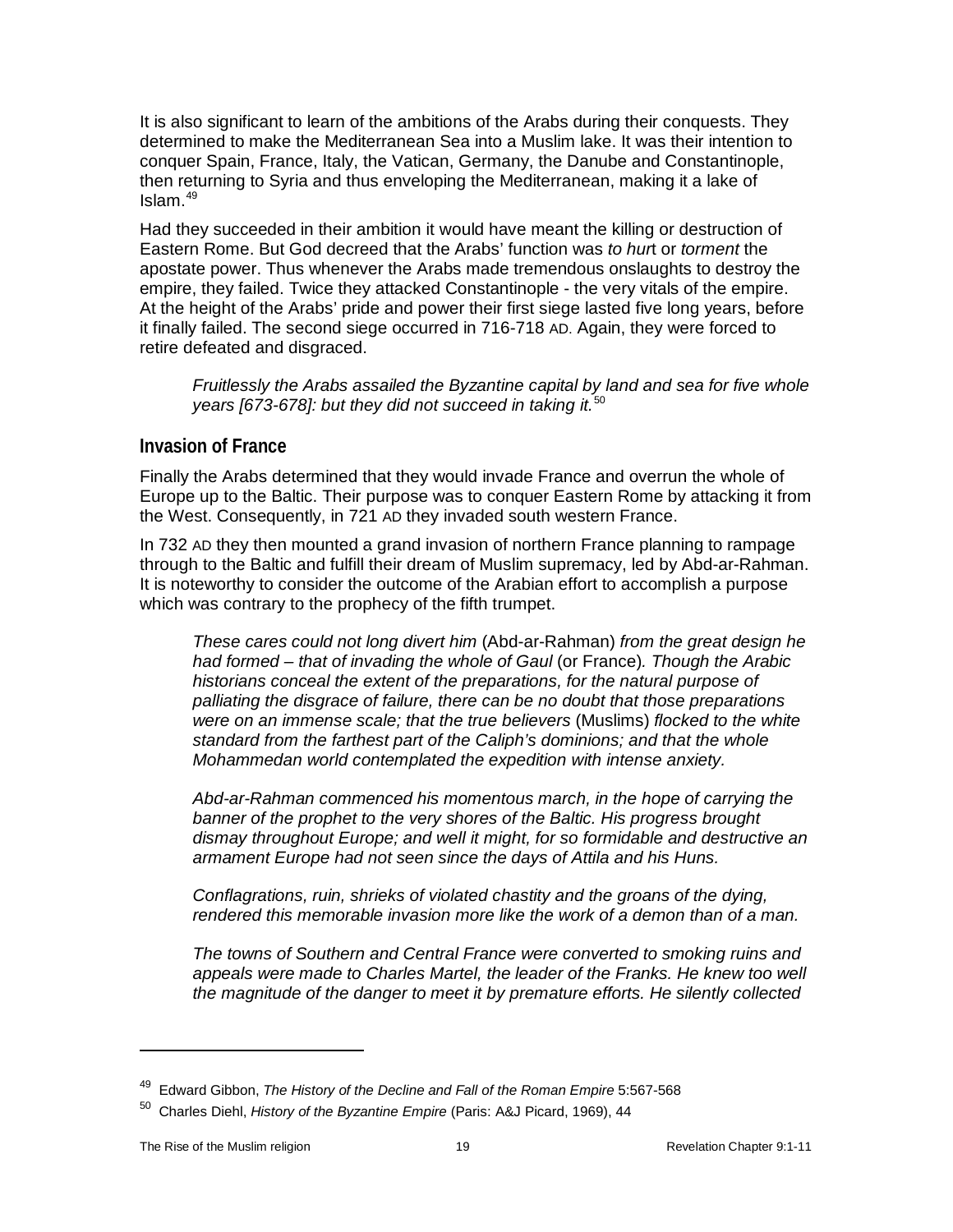*in Belgium and Germany a powerful force to meet the dreaded enemy. He boldly advanced to meet the Saracens at Tours which they had just overrun.*

*After six days of skirmishing there came the long and bloody battle in which great valor and skilful leadership was evident on both sides. Eventually the impenetrable ranks, robust frames and iron hands of the Germans turned the tide and by nightfall vast numbers of Saracens lay dead on the field (including their leader).*

*At daybreak the victors arose to renew the battle – the white Saracen tents extended as afar as the eye could see, but not a soul emerged to meet them. The Saracens had silently abandoned their camp and the immense wealth and booty they had amassed. Christendom was saved. Pope and monk, priest and peasant, flocked to church to thank Heaven for deliverance. A blow had been dealt to Islam that meant its return was no longer dreaded.*

*The far-famed victory spread consternation over the whole Muslim world. Another Emir* (or leader) *was appointed to revenge the appalling defeat. After passing through the Pyrenees into France, a complete panic seized the Saracen host which retreated and which was pursued and destroyed.*[51](#page-19-0)

This is a remarkable description, and one point is very clear. The Arab invaders were permitted to torment the peoples of the Roman Empire, but when they attempted to kill or end the empire they were signally repelled. This shattering of the Arab dream is described by historians as *remarkable* and *perplexing* - something they find very difficult to understand. From a human viewpoint the Arabs should have succeeded, but when success would have dealt a deathblow to the empire, they themselves were broken. Edward Gibbon says

*When the Arabs first issued from the desert, they must have been surprised at the ease and rapidity of their own success. But when they advanced in the career of victory to the banks of the Indus and the summit of the Pyrenees; … they might be equally astonished that any nation could resist their invincible arms; that any boundary should confine the dominion of the successor of the prophet…*

*The calm historian of the present hour, who strives to follow the rapid course of the Saracens, must study to explain by what means the church and state were saved from this impending and, as it should seem, from this inevitable danger.*[52](#page-19-1)

Henry Hallam describes the turning back of the Arab hordes as one of the marvels of history.

*These conquests, which astonish the careless and superficial, are less perplexing to a calm inquirer, than their cessation; the loss of half the Roman Empire, than the preservation of the rest.*[53](#page-19-2)

<span id="page-19-2"></span><span id="page-19-0"></span><sup>51</sup> Henry Smith Williams, *Historians History of the World* (New York: Hooper Jackson, 1907), 8:198-199

<span id="page-19-1"></span><sup>52</sup> Edward Gibbon, *The History of the Decline and Fall of the Roman Empire*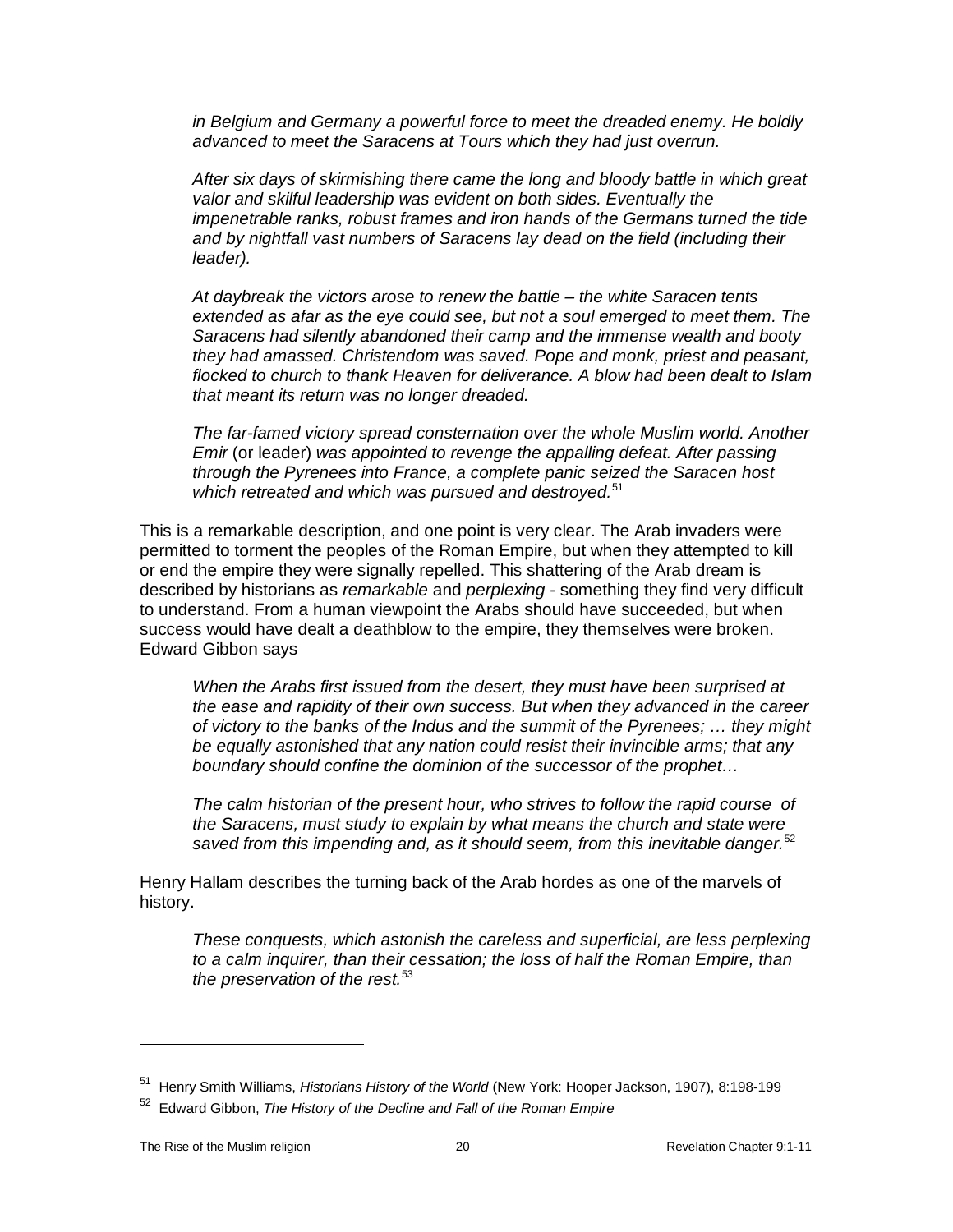#### <span id="page-20-0"></span>**The faithful preserved**

Heaven decreed that the Arabs were not to kill the Roman Empire but only to torment it. However some scholars believe that there was a second reason why the Arabs were repelled. It was not to save the Papacy from extinction because its demise would have been a blessing. Nor was it to save apostate Christendom in the West, for its destruction would have saved Europe from the thralldom of the Dark Ages.

#### *Europe owes its existence, its religion…to his* (Charles Martel's) *victory.*

Amid the rampant apostasy within the Roman Empire existed remnants of God's faithful people, who were withdrawing to the wilderness regions in order to maintain their faith. These were the Albigenses of South France, the Waldenses of Northern Italy, and others in Bohemia, Germany etc. When the Arabs invaded France they almost encroached on areas where God's true people were dwelling. It is believed that one reason the Arabs were repelled was to protect the people of God. Professor William Whiston, brilliant Cambridge scholar and a great student of Daniel and Revelation, enunciates this very clearly in his note on Revelation 9.<sup>[54](#page-20-1)</sup>

*Those who have the best plea from history, being indeed real witnesses against idolatry and corruptions of the church in that age, were such as inhabited some parts of Savoy, Piedmont, Milan, and perhaps some in the southern parts of France; ie, the forerunners of the first authors of the Waldenses and Albigenses, of whom those were the habitations.* 

*And the providence of God was so remarkable in delivering these people from the plague of the Saracens, that in 726 AD, when they attempted these southern parts of France, they were so terribly destroyed, and with so little slaughter on the other side, that history can scarce afford a parallel.*[54](#page-20-2)

<sup>53</sup> Henry Hallam, *View of the State of Europe during the Middle Ages* (London: Alex Murray & Son, 1869), 319.

<span id="page-20-2"></span><span id="page-20-1"></span><sup>54</sup> W. Whiston, *An Essay on the Revelation of St John* (London: John Whiston, 1744), 194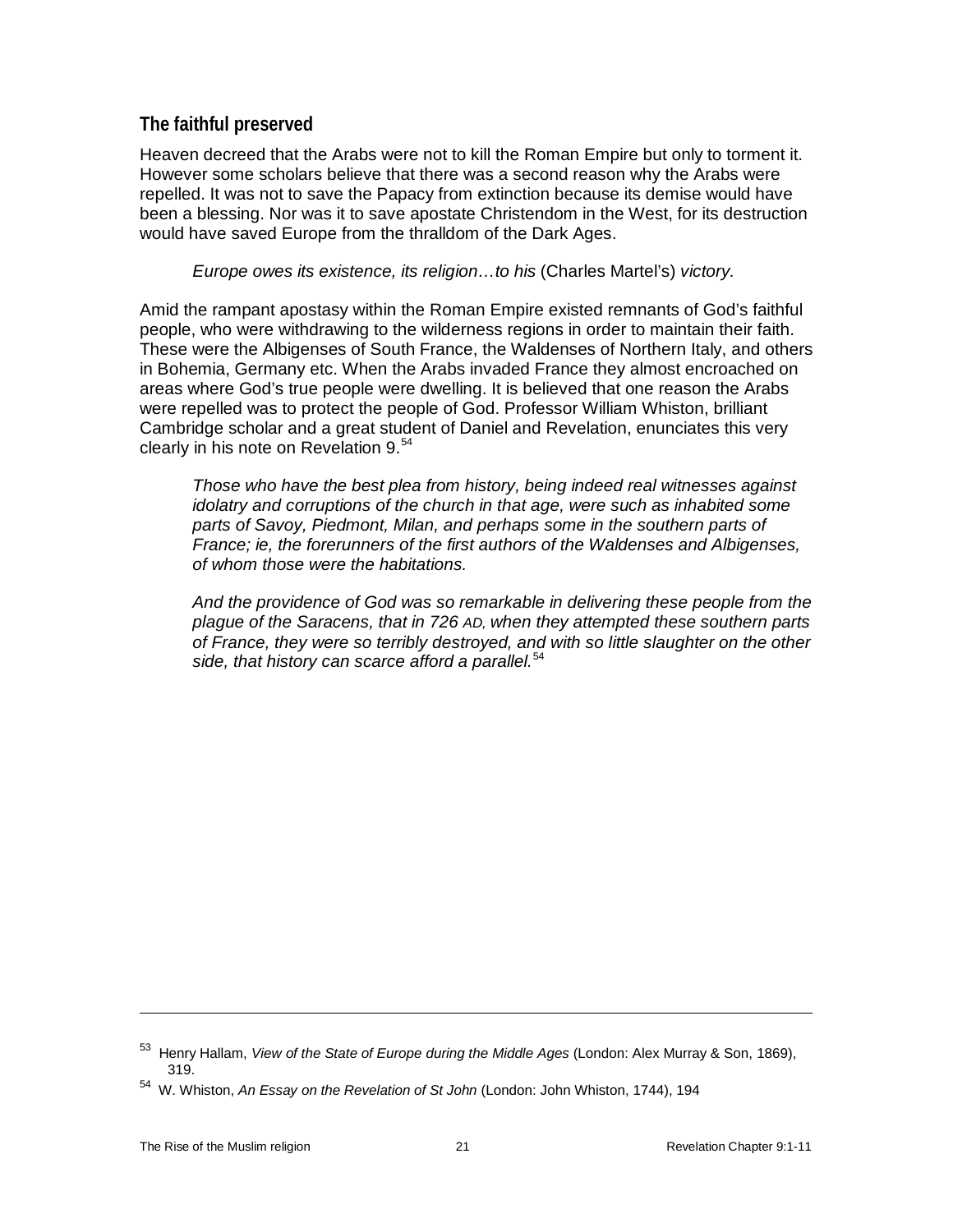

**Figure 2** – The Saracen empire at the time of Charlemagne

#### <span id="page-21-0"></span>**Significance of the five month time period**

It is significant to note that the period in which the natural desert locusts swarm over the area of the Middle East is a period of exactly five months. This is from the month of May to September inclusive - exactly five months. $55$ 

Likewise when the Revelator describes the period of the Arab invasions in which they would torment the apostate Christians of the Roman Empire, it is exactly five months. However since this period of time is embedded in a symbolic prophecy then the allotted time must be symbolic time. It is a prophetic five months. Symbolic time must always be reduced to days, because in prophecy, a day equals a year.<sup>56</sup> In a Bible month there are exactly thirty days. Therefore five months would equal 150 days.

In symbolic prophecy, a day equals a year therefore the 150 days represent 150 years. Here we have a very rigid test by which we can check the accuracy of our interpretation of the fifth trumpet. Did the period of torment by the Arabs continue for exactly 150 years? To answer this vital question we must ascertain the exact year in which Mohammed began his career of Islamic conquest.

*Thus began Muhammed's prophetic career in the year 610 or 612 of our era.[57](#page-21-3)* 

<span id="page-21-1"></span><sup>55</sup> Barnes, *Notes on the Book of Revelation* 250

<span id="page-21-2"></span><sup>56</sup> The year-Day principle see Numbers14:34; Ezekiel 4:6 (margin)

<span id="page-21-3"></span><sup>57</sup> Henry Smith Williams, *Historians History of the World* 8:115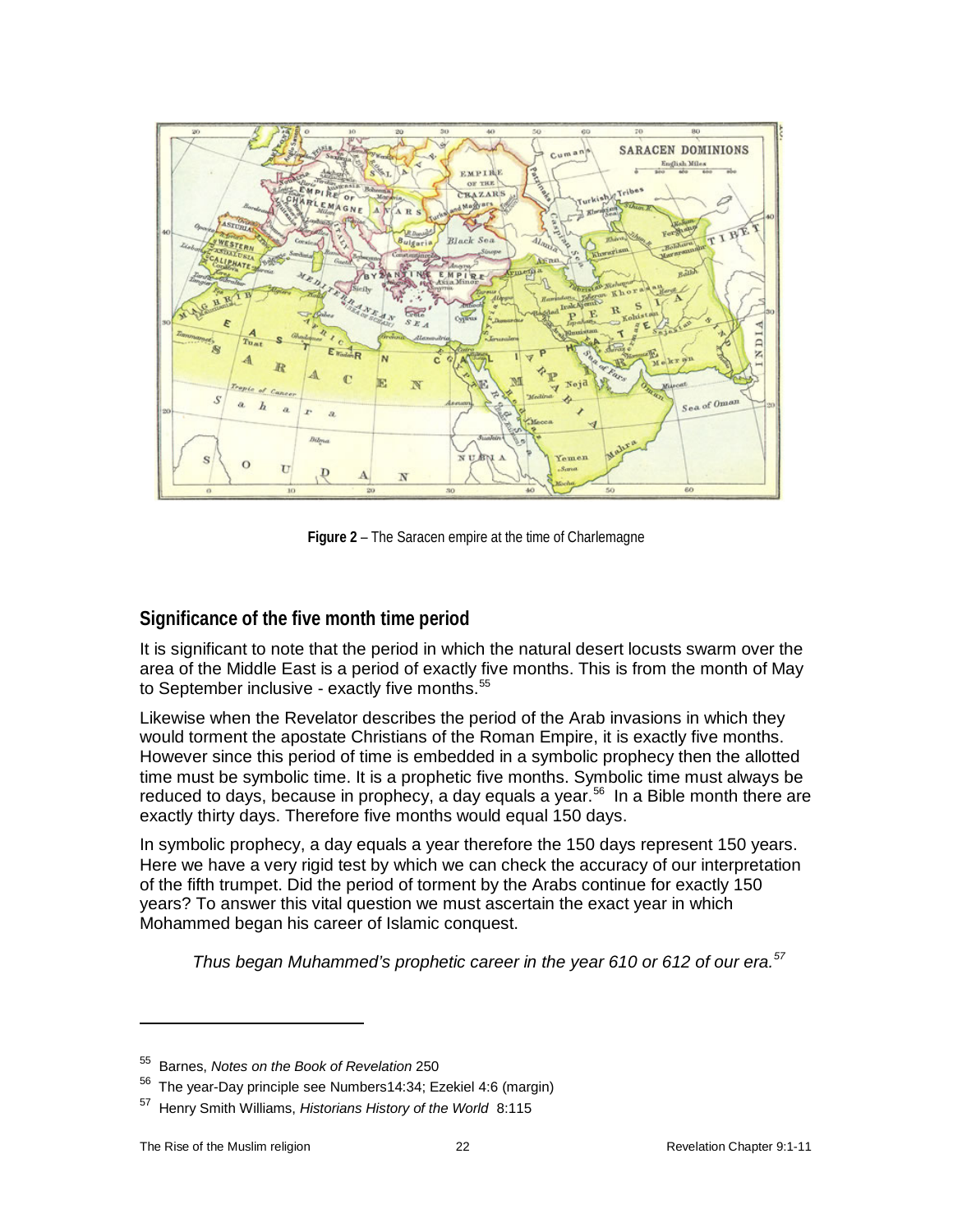*The first major Arab attack of the period took place in AD 612. 'The Arabs raided Syria, destroyed towns and many houses and then withdrew,' wrote the eighth century Roman* (Byzantine) *historian, Theophones, who was almost certainly quoting from a now lost seventh–century source.*[58](#page-22-1)

How long did the period of Arab torment continue for? The period of Arab torment continued until there was sharp division in the leadership of the Arab world. As a result there were formed two Islamic caliphates. This occurred in 756 AD. The new caliph reigning in Damascus, Syria, transferred his capital to the West Bank of the Tigris and founded the city of Baghdad, where he became the leading caliph of the Arabian empire. He built his city on a canal flowing from the Euphrates to the Tigris, an area outside the boundaries of the Roman Empire. The year the Caliph transferred his capital outside the realm of the Roman Empire was 762 AD and with this transfer came a complete change of attitude on the part of the Arabs. As Waddington says

*The* (Arab) *conquerors now settled tranquilly in the countries they had subdued.* [59](#page-22-2)

They named their city, Baghdad - *Medinat al Salem* - "city of peace".

*In this city of peace, amidst the riches of the East, the Abassides (ruling Caliphs) soon disdained the abstinence and frugality of the first caliphs and aspired to emulate the magnificence of the Persian kings…the glories of the court were brightened rather than impaired in the decline of the empire… the luxury of the caliph… terminated the progress of the Arabian empire. Temporal and spiritual conquest had been the sole occupation of the first successors of Mahomet… their stern enthusiasm was softened by time and prosperity… war was no longer the passion of the Saracens …[60](#page-22-3)*

<span id="page-22-0"></span>The period of conquest and torment finally ended in 762 AD. If we deduct 612 from 762, we have exactly 150 years or five prophetic months. Thus the prophetic period in which the Arabs were to torment or hurt men, was fulfilled exactly.<sup>[61](#page-22-4)</sup>

<span id="page-22-1"></span><sup>58</sup> David Keys, *Catastrophe: an investigation into the origins of the Modern World* (New York: Ballantine Publishing, 2000), 95

<span id="page-22-2"></span><sup>&</sup>lt;sup>59</sup> George Waddington, A History of the Church from Earliest Times to the Reformation (New York: Harper Brothers, 1835), 2:44

<span id="page-22-3"></span><sup>60</sup> Edward Gibbon, *The History of the Decline and Fall of the Roman Empire* 

<span id="page-22-4"></span><sup>61</sup> Edward B. Elliot, *Horae Apocalypticae* 461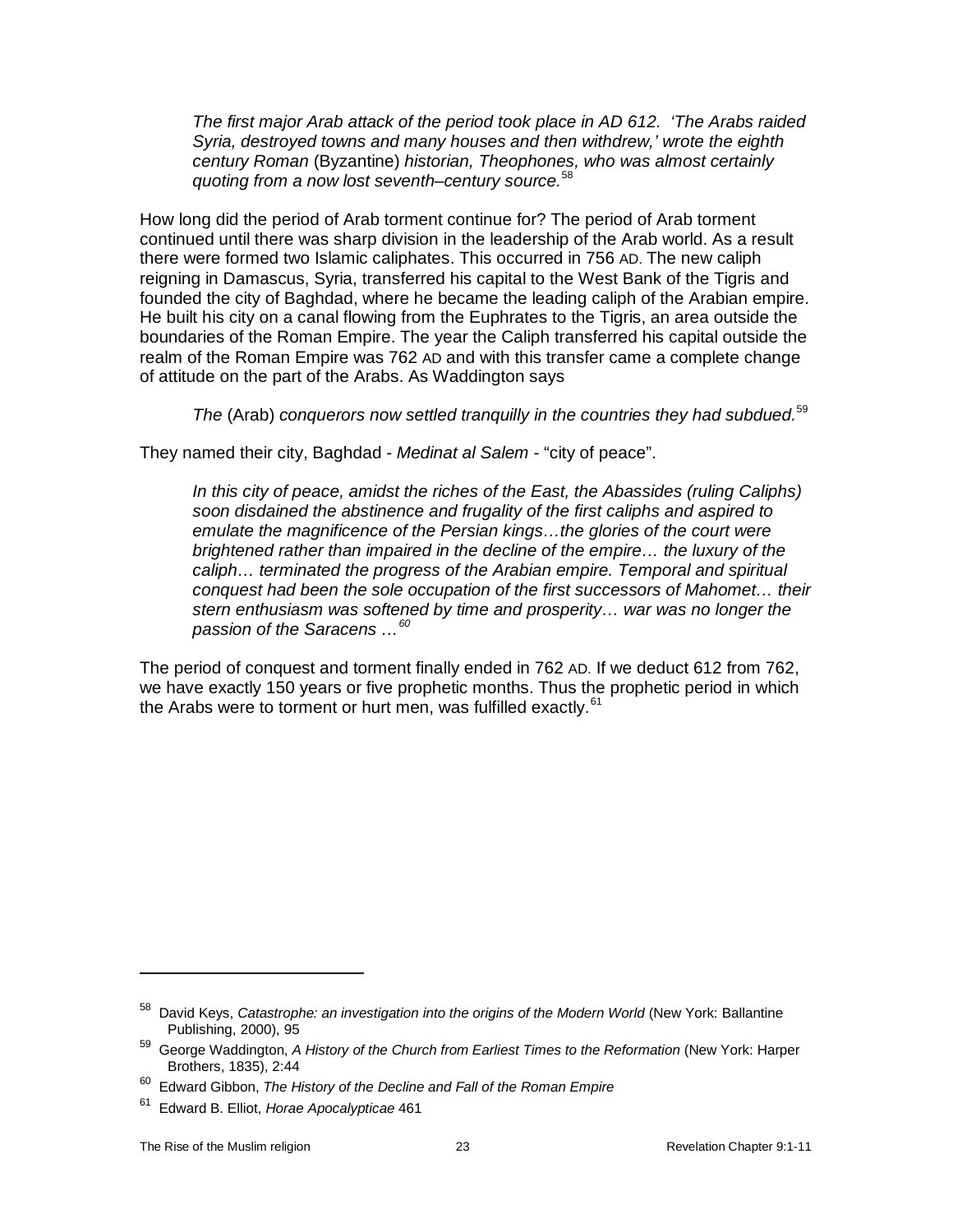# **Conclusion**

#### <span id="page-23-0"></span>**Scripture is reliable**

The accurate fulfillment of this prediction of the fifth trumpet gives us confidence in the truth and reliability of the Scriptures. We can be certain concerning the accuracy of the Word of God. This is one of the great lessons we learn from this remarkable prediction for the fifth trumpet. There are other lessons for God's people from this prophecy.

#### <span id="page-23-1"></span>**God abhors apostasy**

God's judgment on apostasy was demonstrated during the fulfillment of this prophecy. Apostasy is repulsive to Jesus Christ. The fact that heaven permitted the rise of Islam in order to punish apostasy indicates how serious and offensive apostate Christianity must be in the sight of heaven.

For 1200 years Islam has dominated the lives of millions of people in the Middle East and beyond. While it is a false religion, it is opposed to idolatry and religious corruption. Maybe this is preferable in the sight of heaven than the apostate Christian religion of the Roman Empire. Islam was undoubtedly inspired by Satan, but so also was the apostasy in the Christian church.

#### <span id="page-23-2"></span>**God protects His true church**

It is salutary to consider that while Islam destroyed much of the apostasy it did permit true Christianity - those with the seal of God - to continue to spread their faith and influence. According to Benjamin Wilkinson, true Christianity in that period spread amazingly throughout the eastern world. The gospel was taken as far as China and other distant lands.<sup>[62](#page-23-4)</sup> Maybe the rise of Islam was for the protection of the true church. Had the Papal apostasy not been hindered in its early development, the faithful church of the East may not have survived.

<span id="page-23-3"></span>May the study of this fifth trumpet prophecy confirm our faith in the Word of God and in the wisdom and leadership of Jesus Christ as He guides and protects His people.

<span id="page-23-4"></span><sup>62</sup> B.G. Wilkinson, *Truth Triumphant: The Church in the Wilderness*